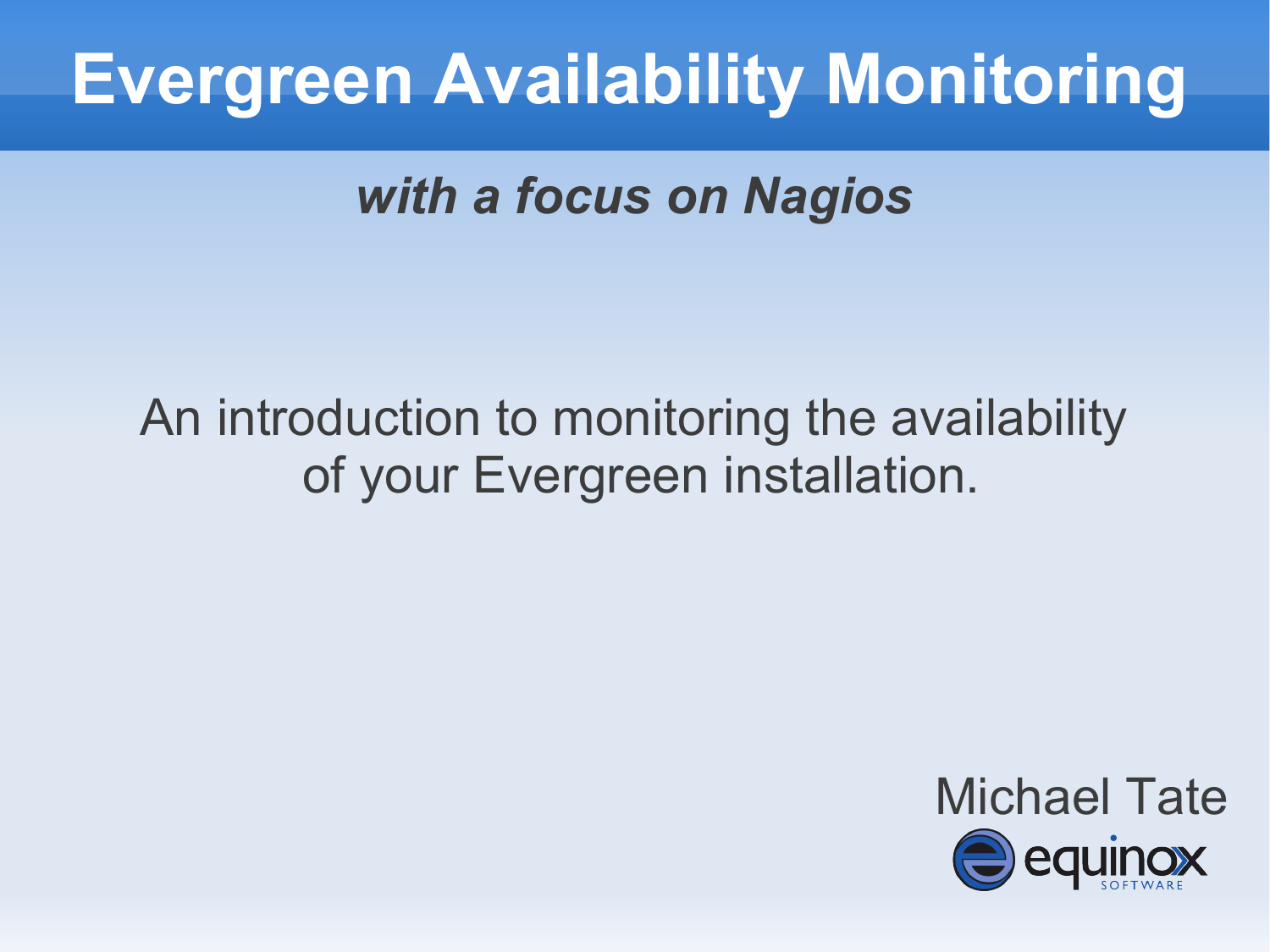#### **Scope of presentation**

- What is Availability Monitoring?
- **What to monitor & why to monitor it.**
- When to alert.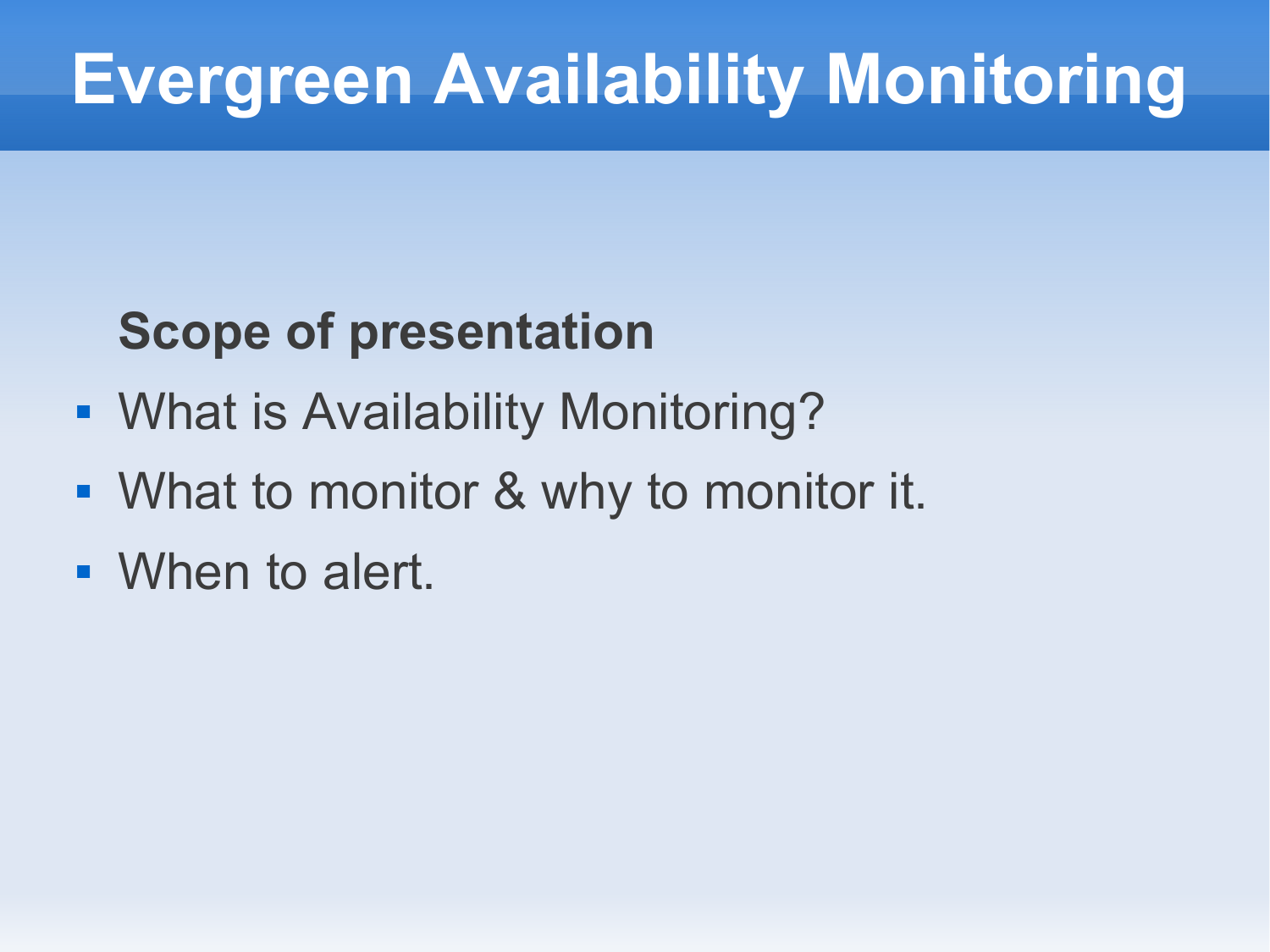# *What is Availability Monitoring?*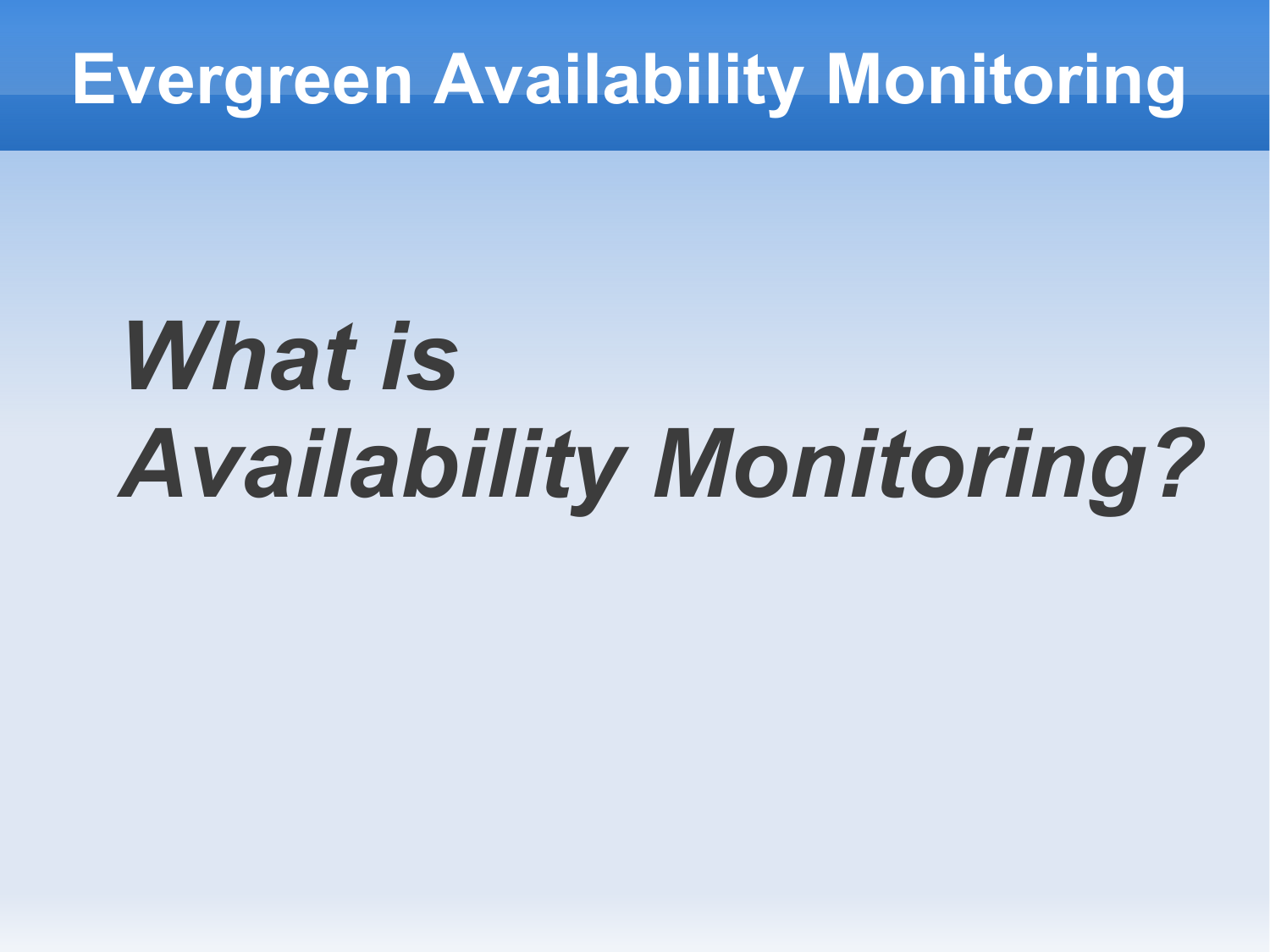*Availability Monitoring is the process of collecting data on critical system processes and providing notice upon deviation from set norms. (usually using a software tool or set of tools)*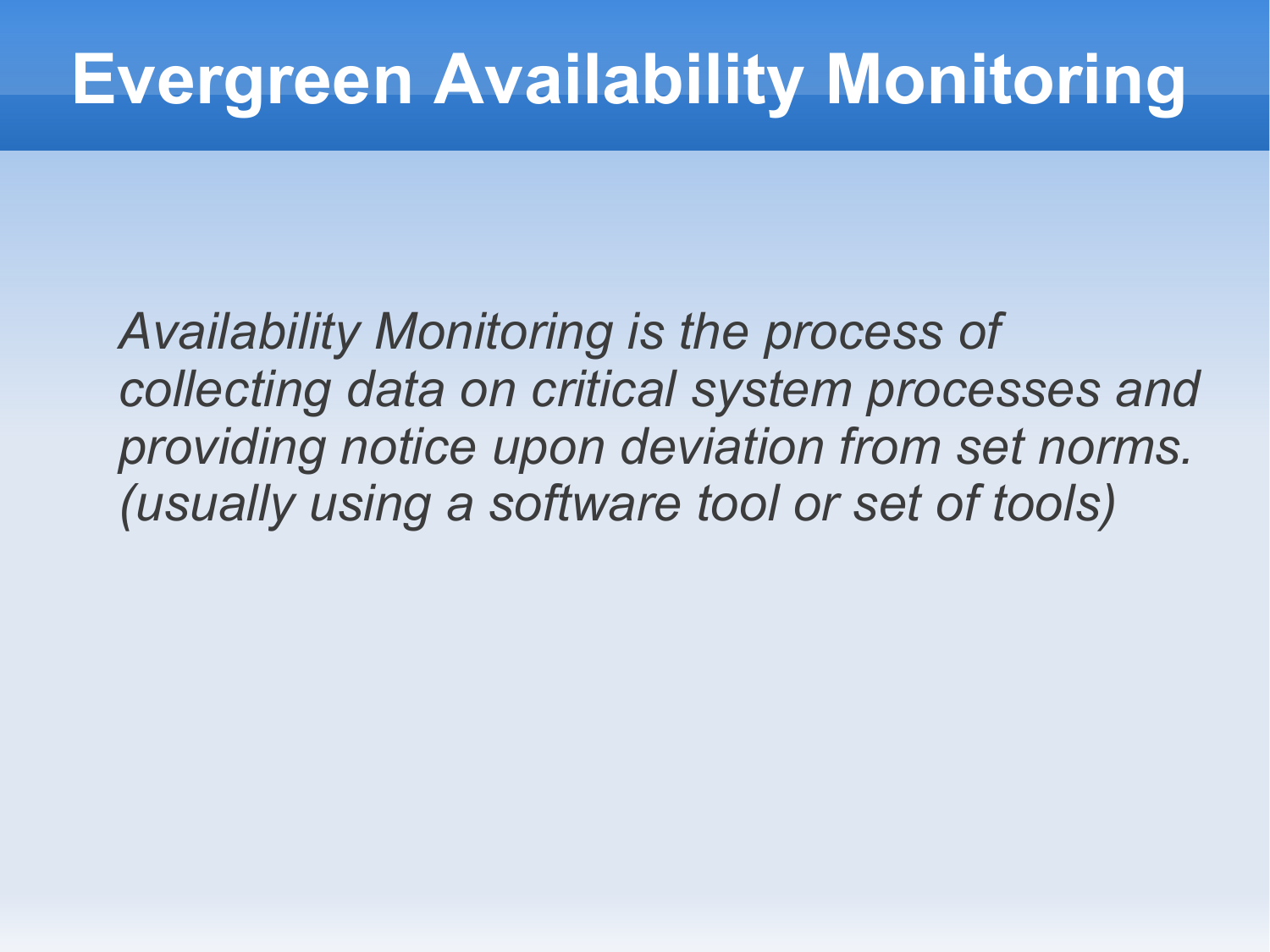#### **Why would you want to?**

- **Recognize small events before they become** critical.
- **Decrease your reaction time to critical events** within your Evergreen system.
- **Have confidence in your systems are operating** normally.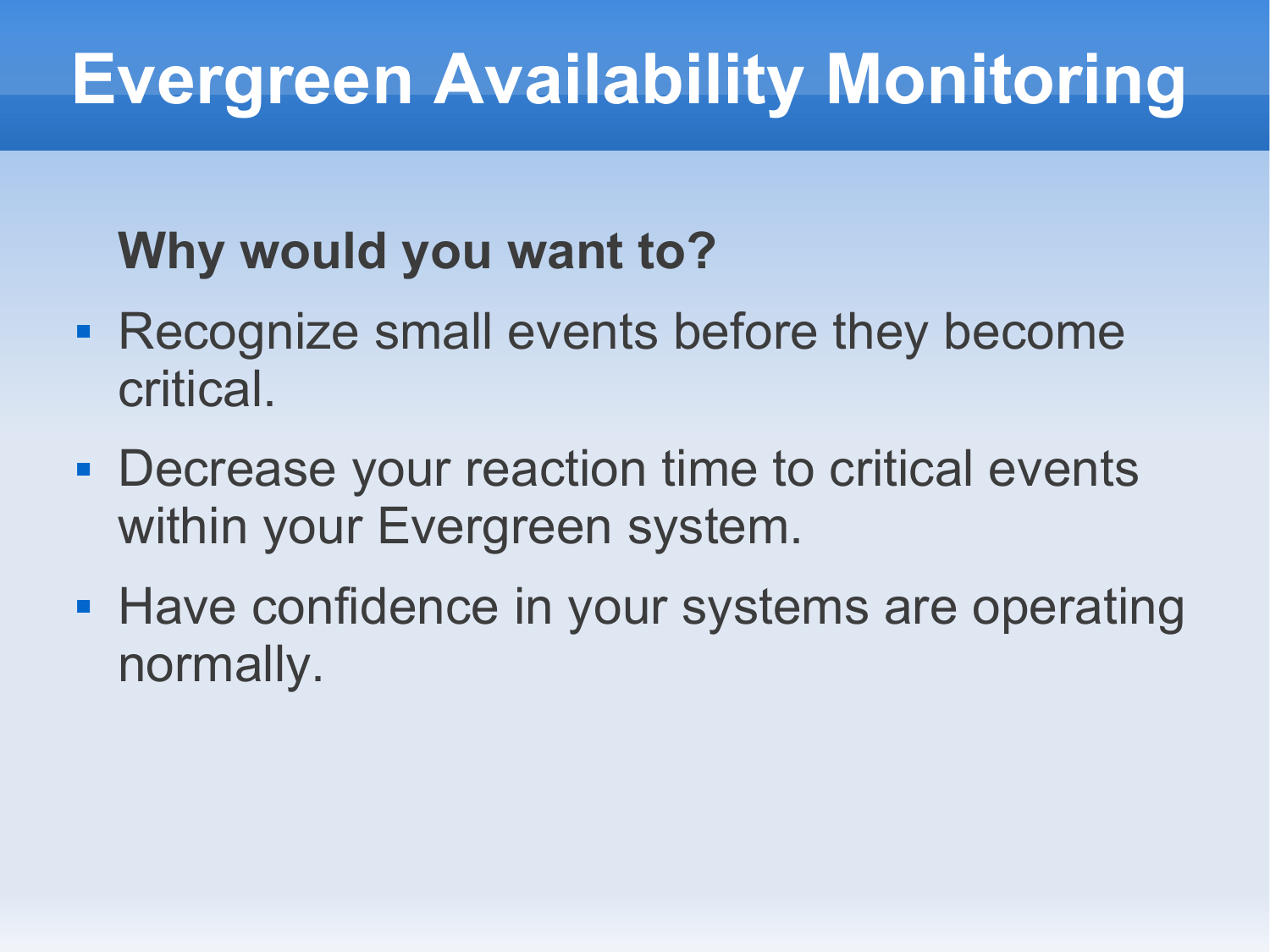#### **Where would you run the tool?**

- **Stand-alone server** (Virtual or Physical)
- **Existing server**  Utility server Load balancer Logging server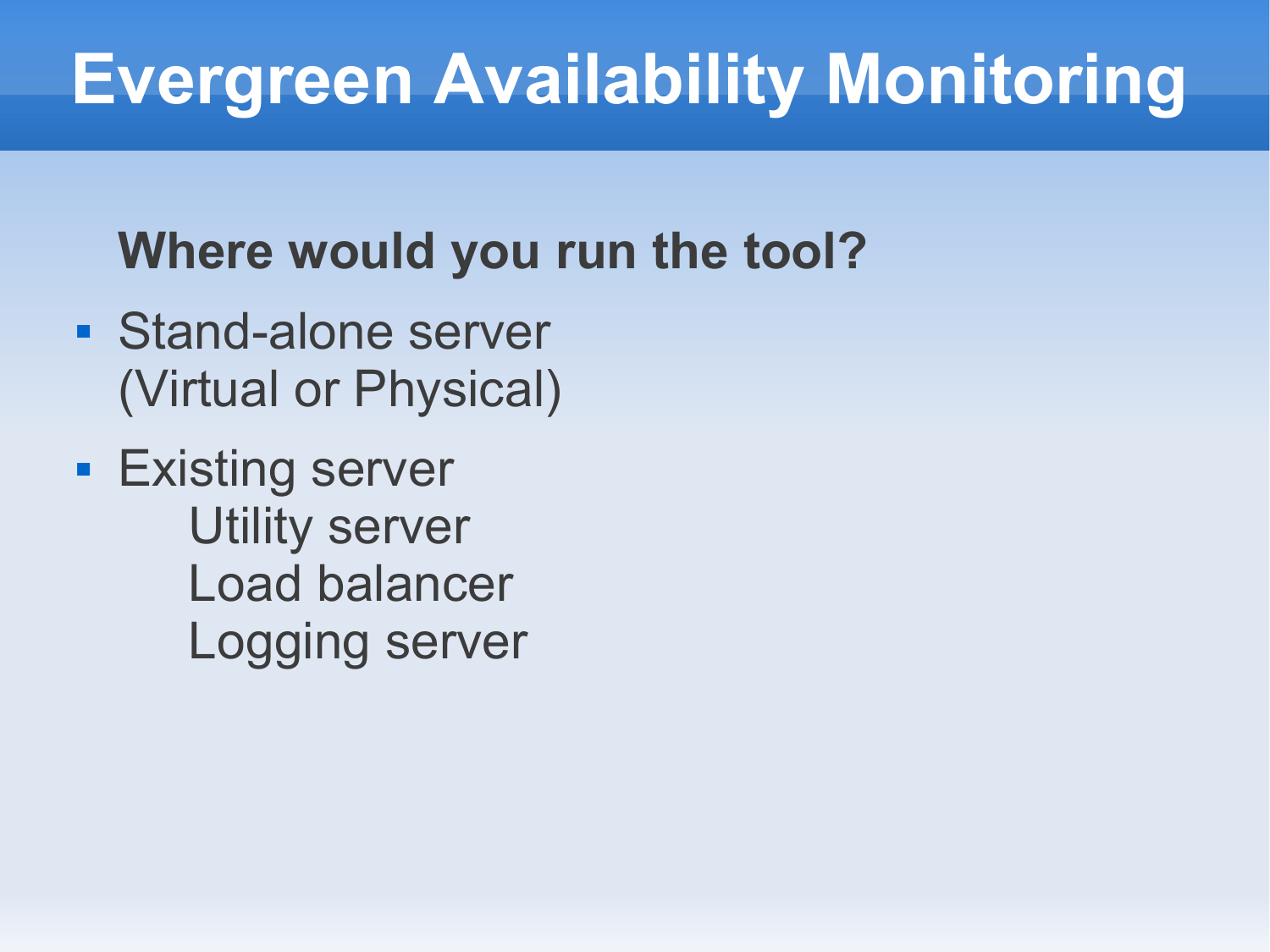# *What to monitor?*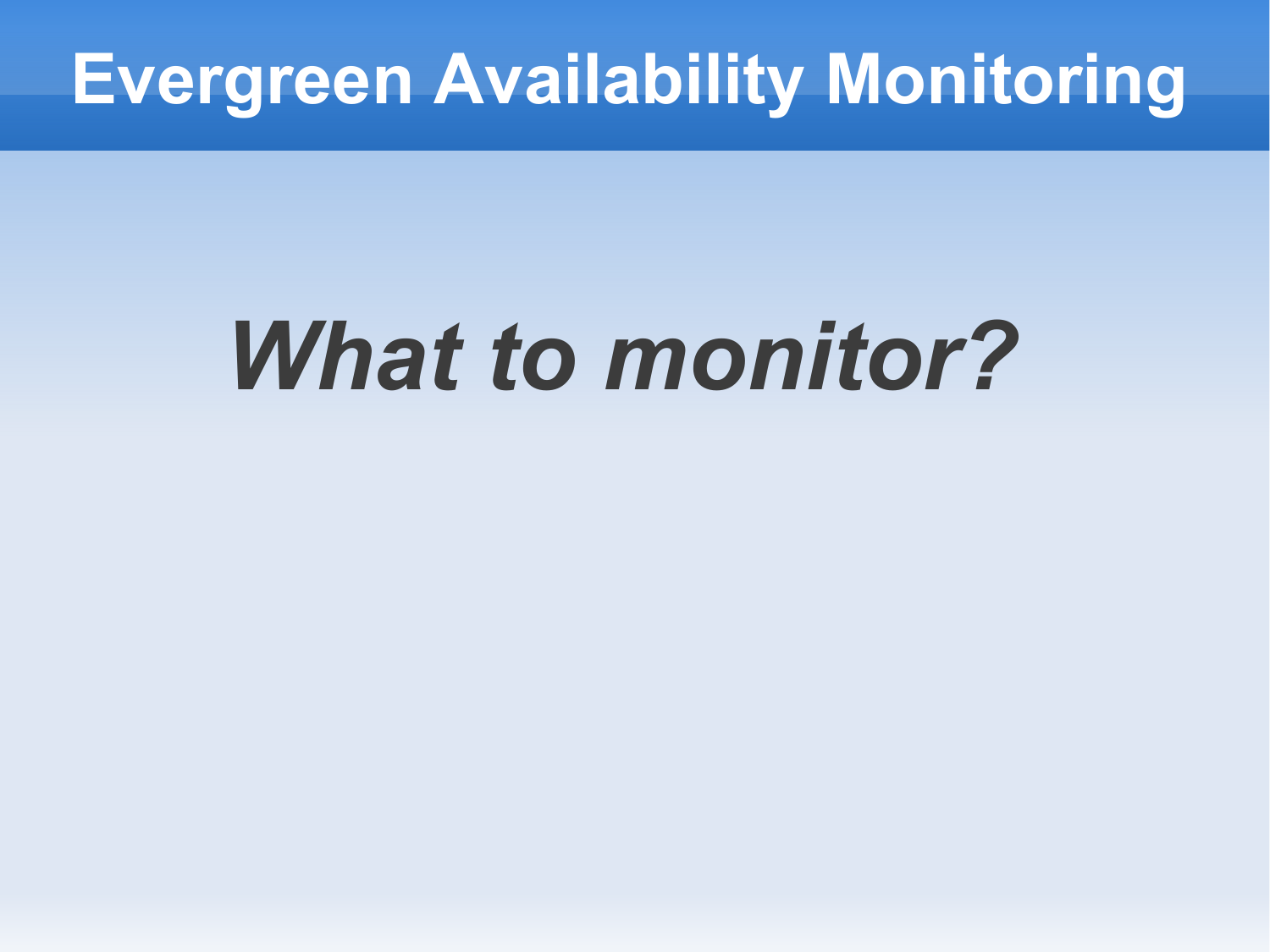#### Single-Server-Brick

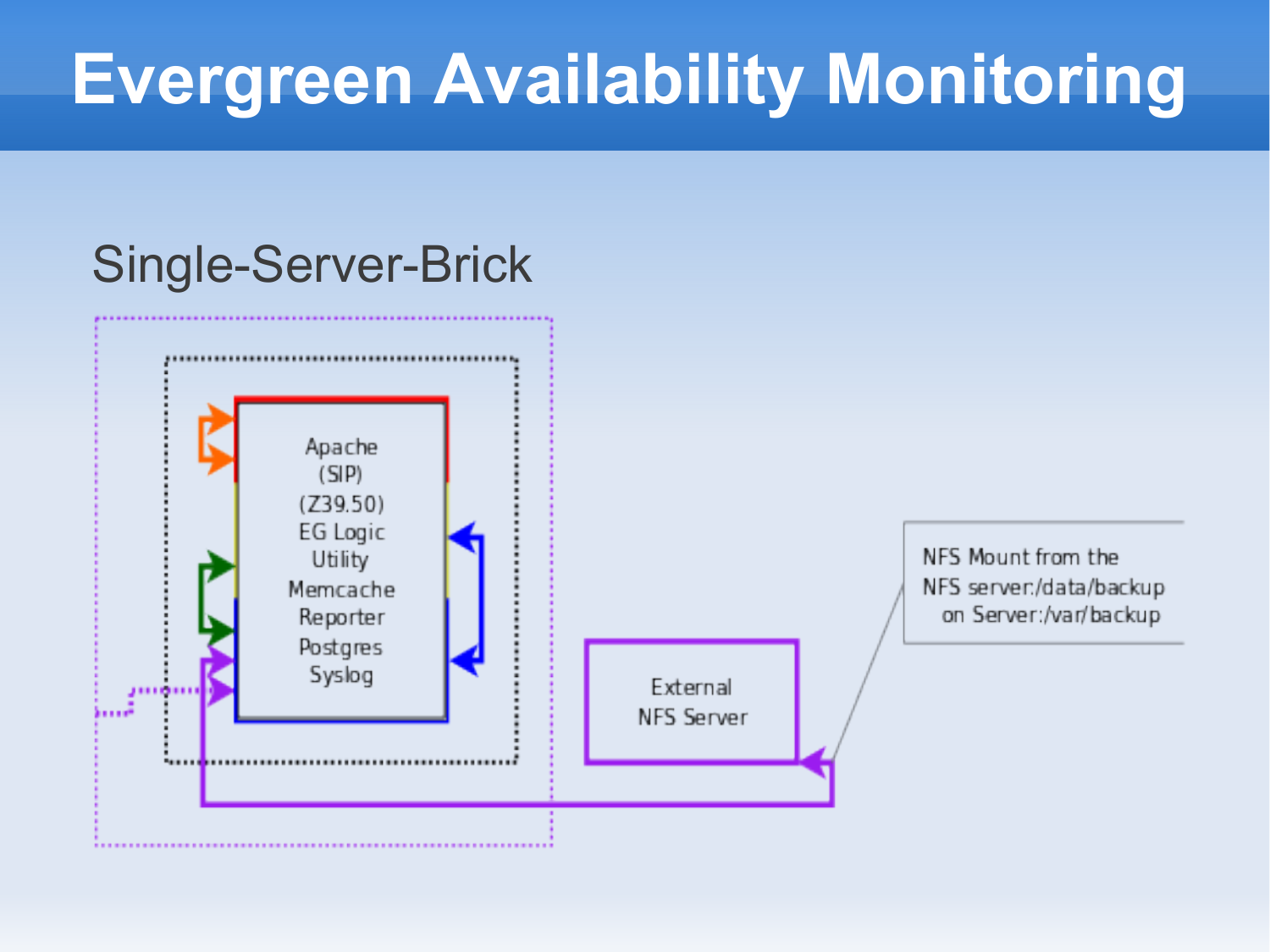#### Single-Server-Brick, Multi-Brick Cluster

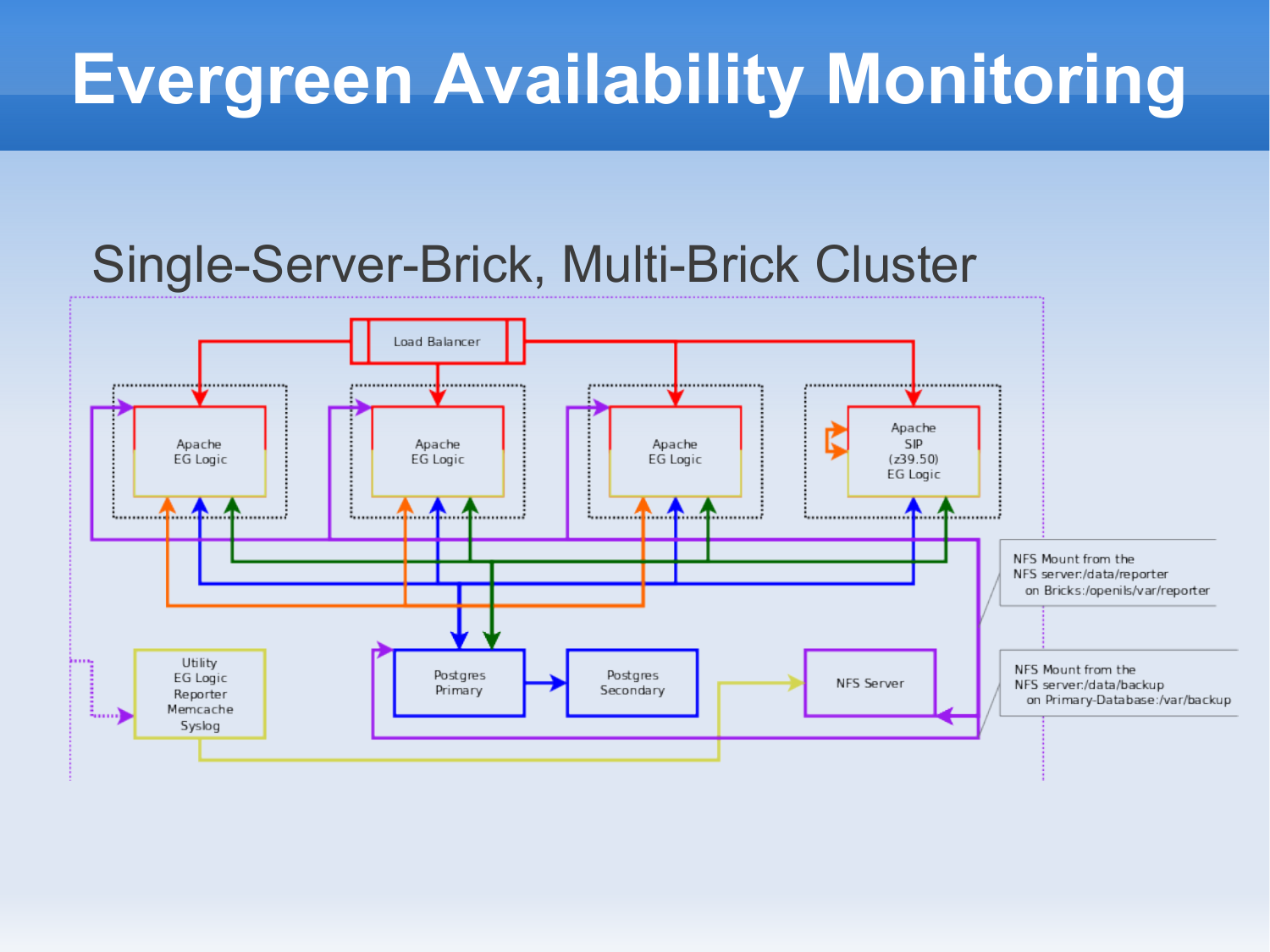#### Multi-Server-Brick, Multi-Brick Cluster

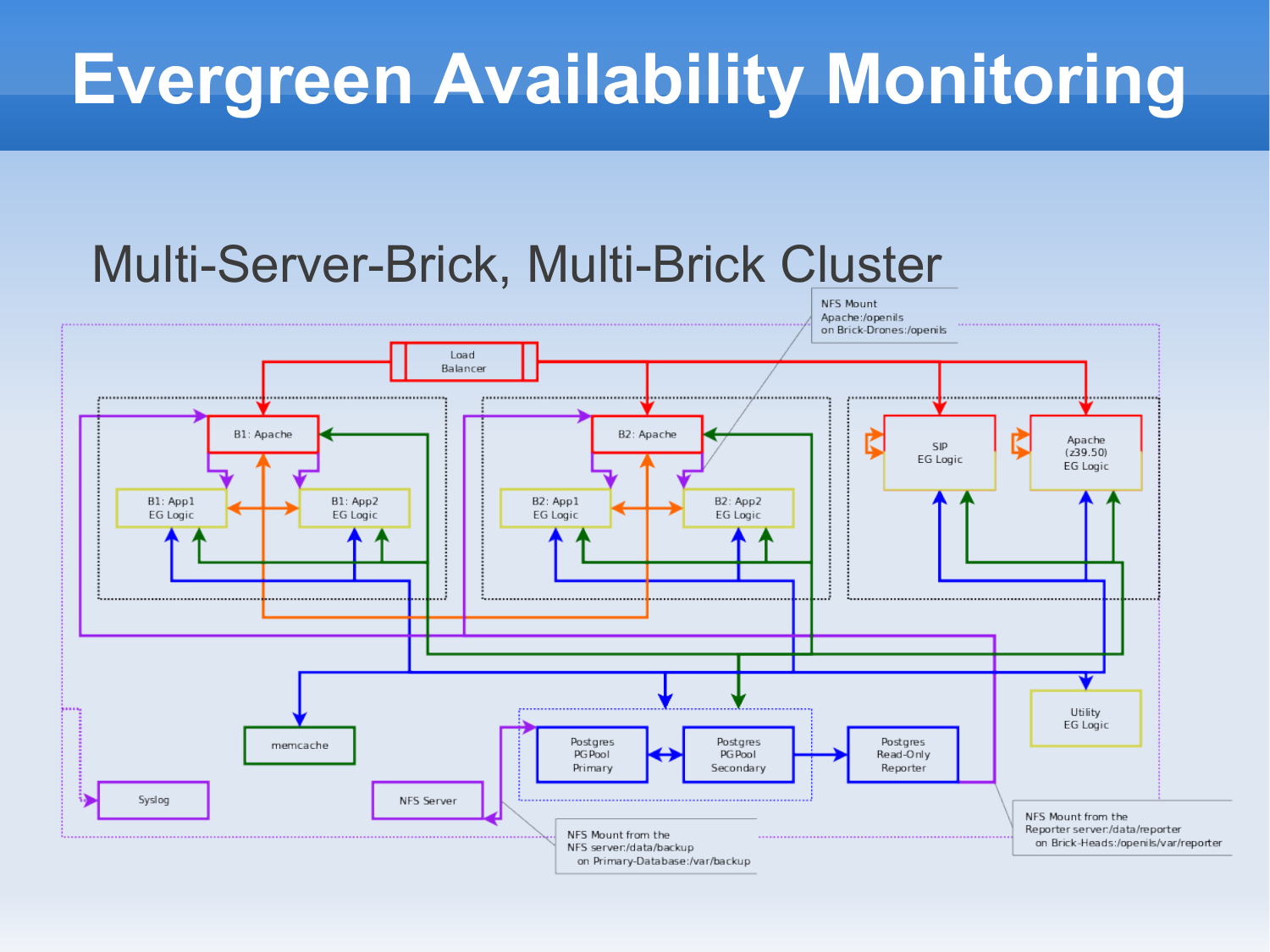#### Application Tiers

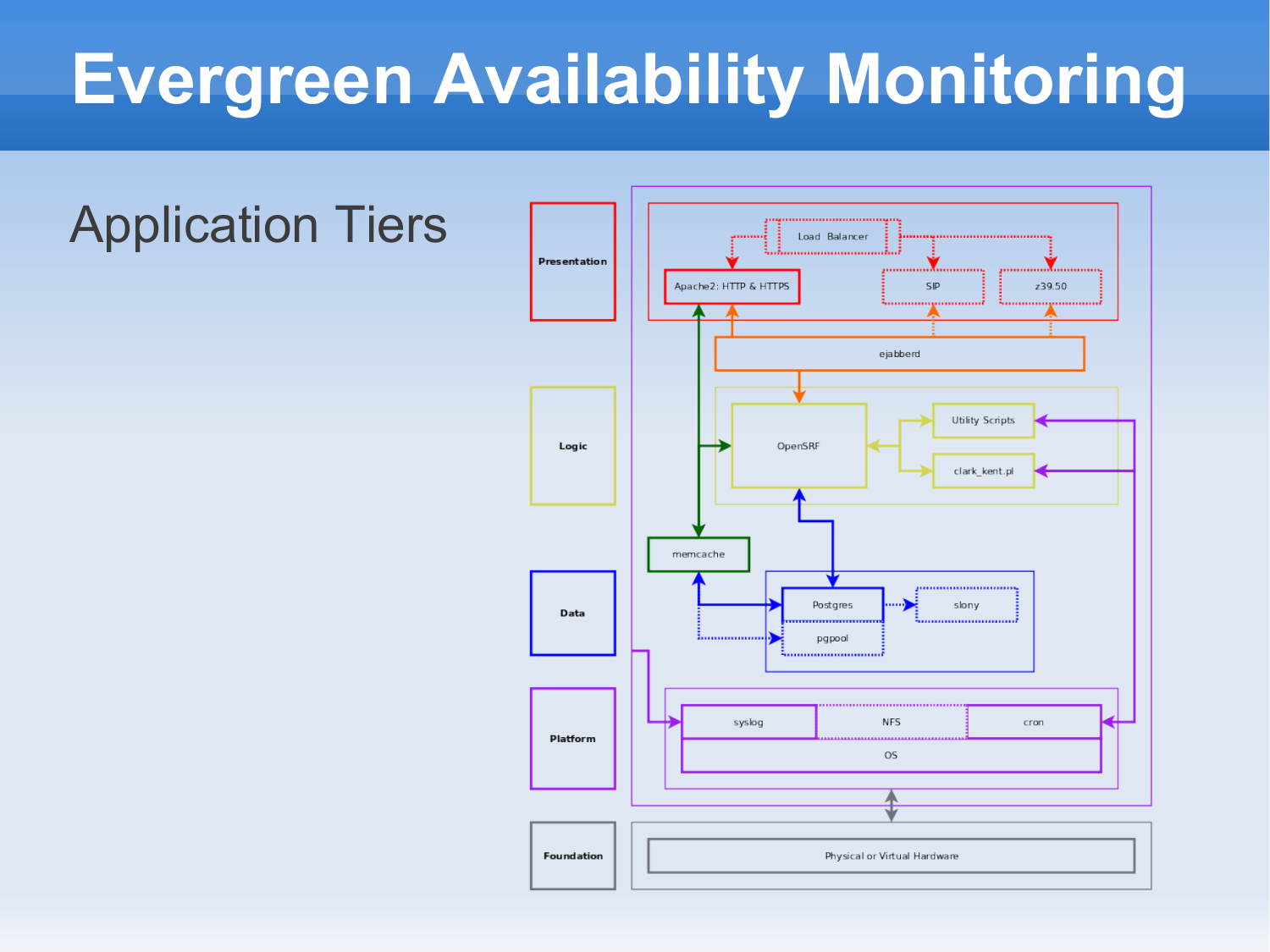#### **Presentation Tier**

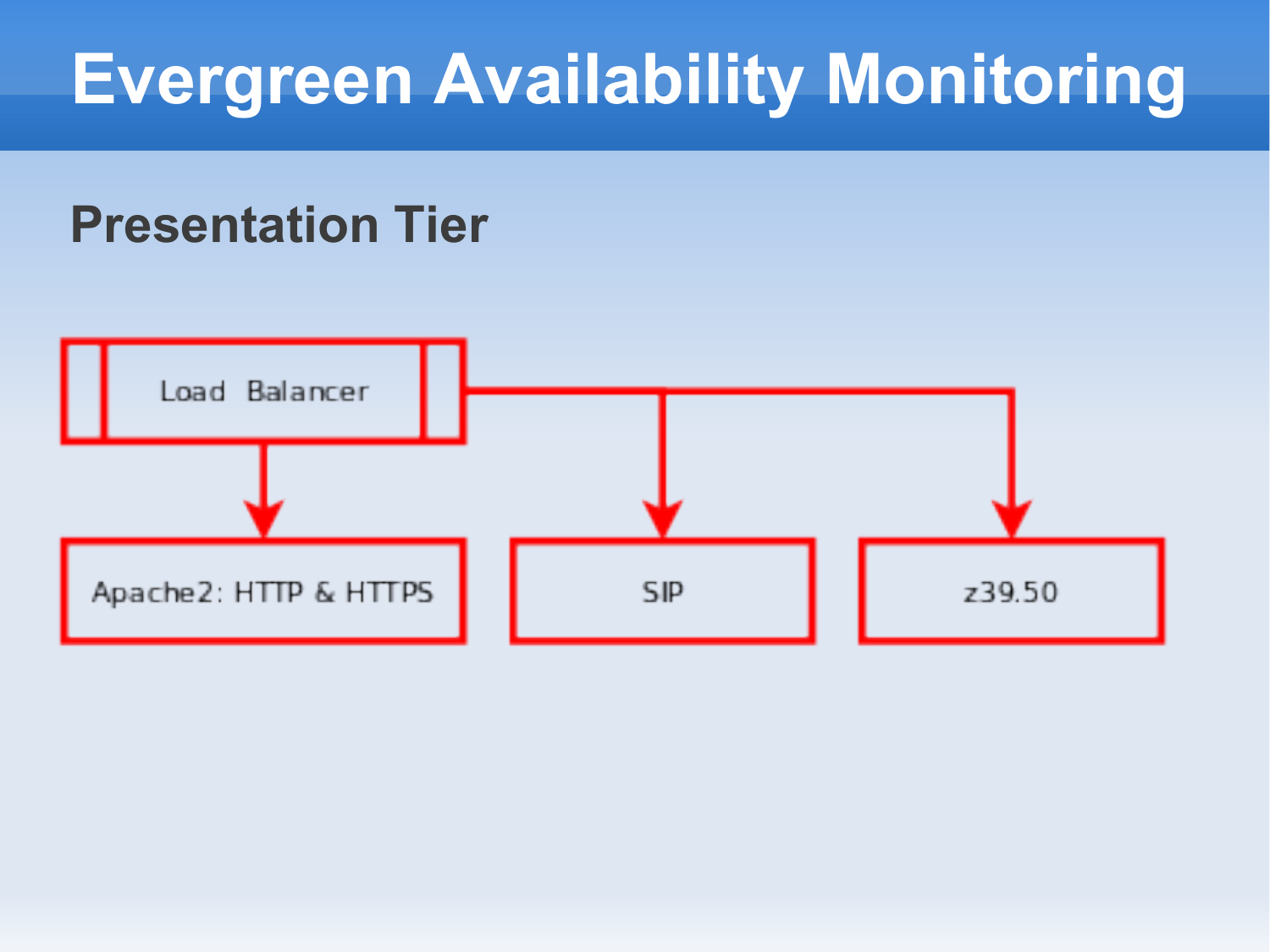#### **Presentation Tier**

**Is Load Balancer process running?** *Ldirectord*

loadbalancer\$ /usr/lib/nagios/plugins/check\_procs -w 1:1 -c 1:1 -C ldirectord PROCS OK: 1 process with command name 'ldirectord'

*pound proxy*

loadbalancer\$ /usr/lib/nagios/plugins/check\_procs -w 1:1 -c 1:1 -C pound PROCS OK: 1 process with command name 'pound'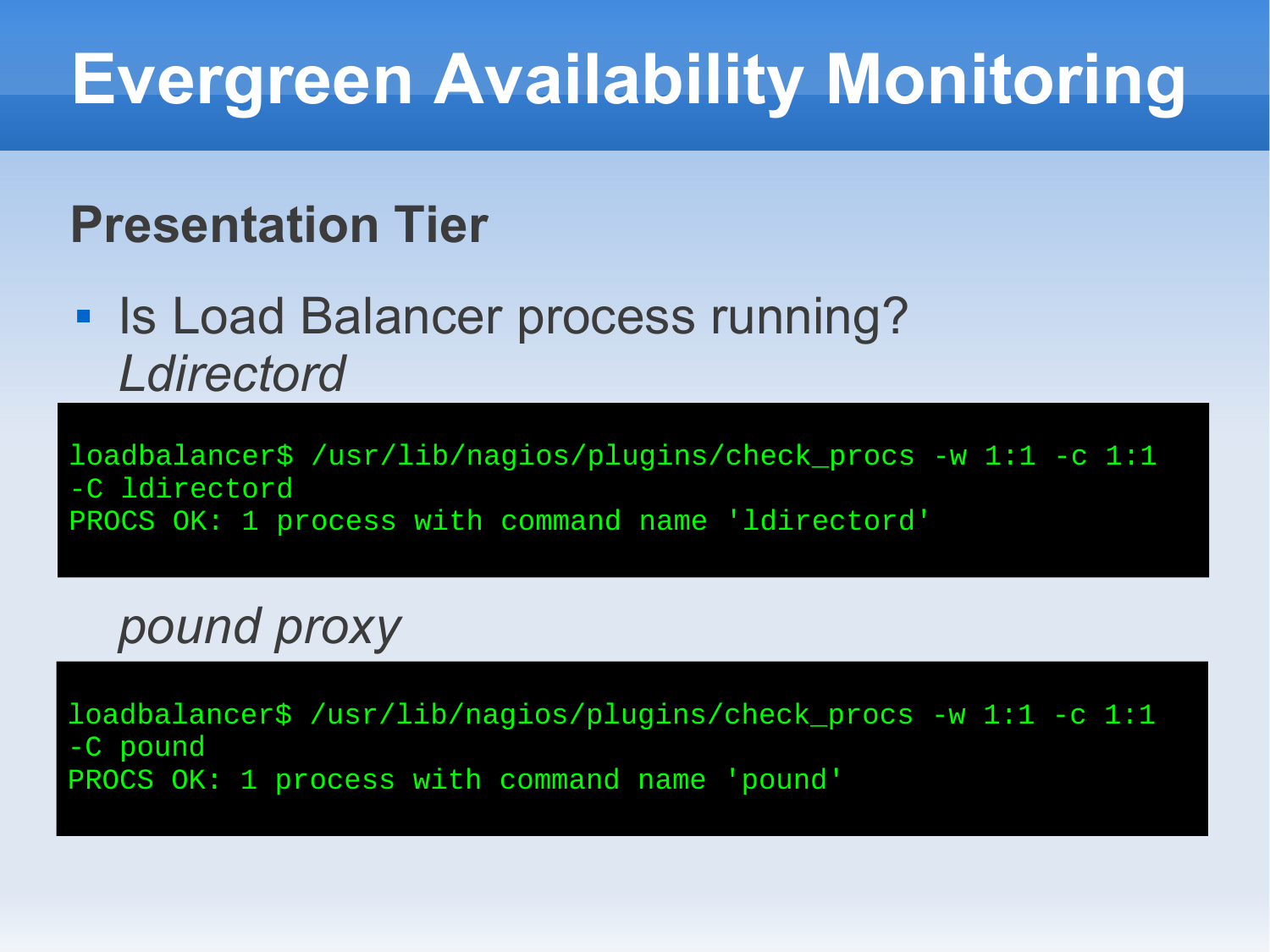#### **Presentation Tier**

**Is Apache process running, and is the port** available?

brickhead1\$ /usr/lib/nagios/plugins/check\_procs -w 1:90 -c 1:99 -C apache2 PROCS OK: 22 processes with command name 'apache2'

brickhead1\$ /usr/lib/nagios/plugins/check\_tcp -p 80 TCP OK - 0.004 second response time on port 80|time=0.004000s;;;0.000000;10.000000

brickhead1\$ /usr/lib/nagios/plugins/check\_tcp -p 443 TCP OK - 0.000 second response time on port 443|time=0.000000s;;;0.000000;10.000000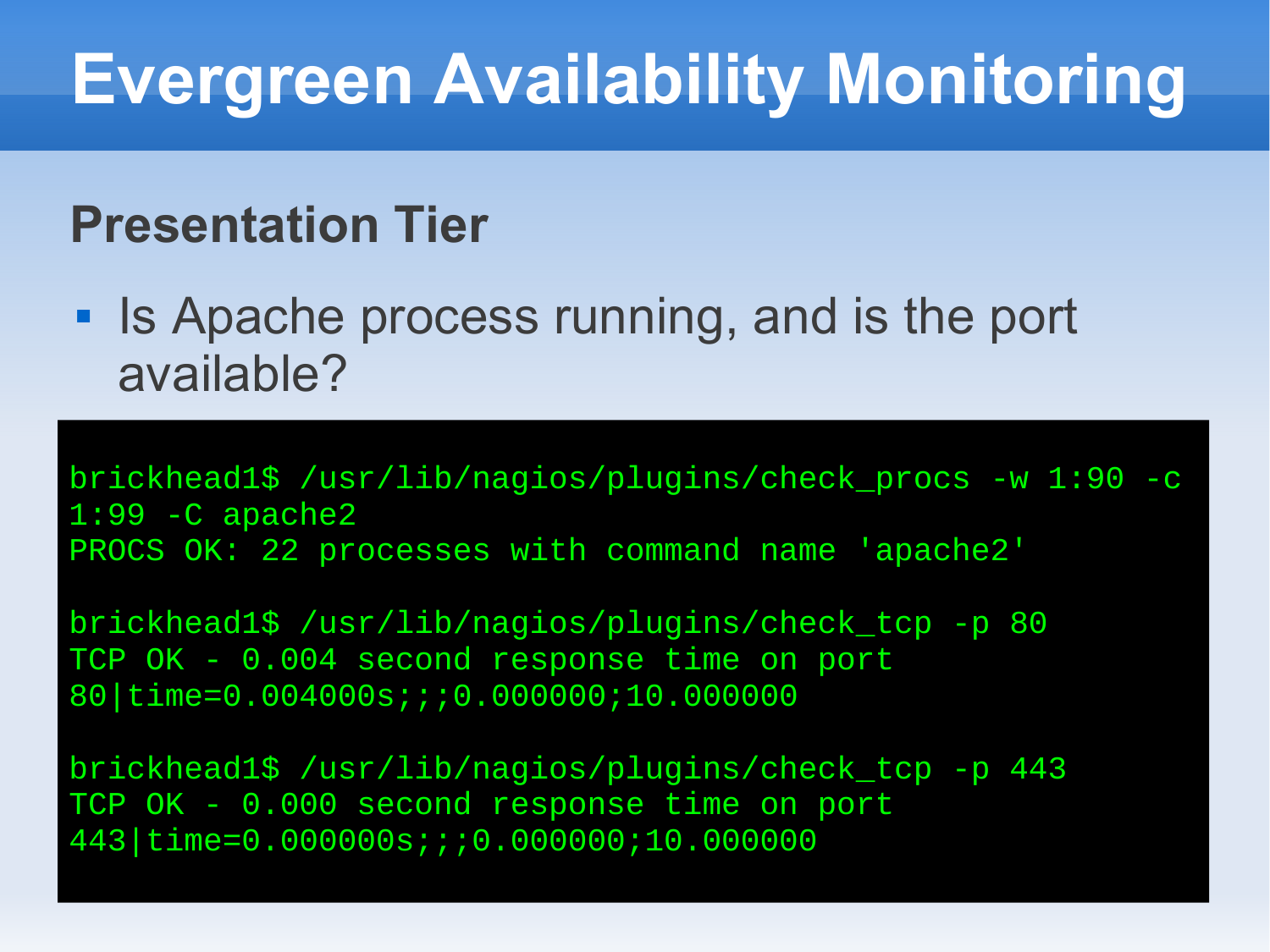#### **Presentation Tier**

**• Are there any processes consuming excess** resources?

brickhead1\$ /usr/lib/nagios/plugins/check\_apache\_cpu OK: Highest CPU process 1%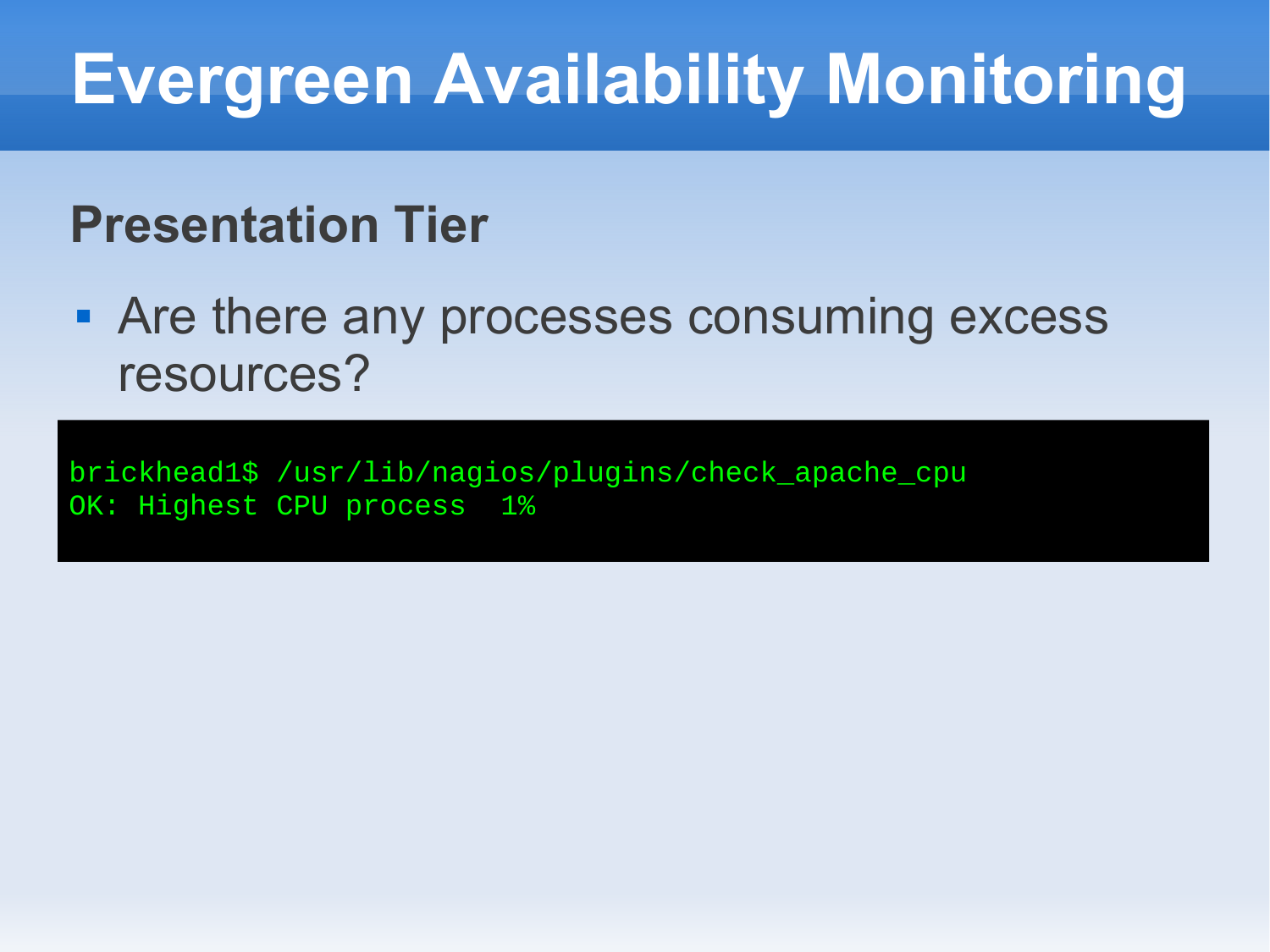#### **Presentation Tier**

**Is brick in rotation?** *Ldirectord*

nagios\$ /usr/lib/nagios/plugins/check\_http -H brickhead1 -u /ping.txt -r pong HTTP OK: HTTP/1.1 200 OK - 328 bytes in 0.002 second response time | time=0.001908s;;;0.000000 size=328B;;;0

#### *pound proxy*

loadbalancer\$ /usr/lib/nagios/plugins/check\_pound\_rotation OK: 0 Services disabled.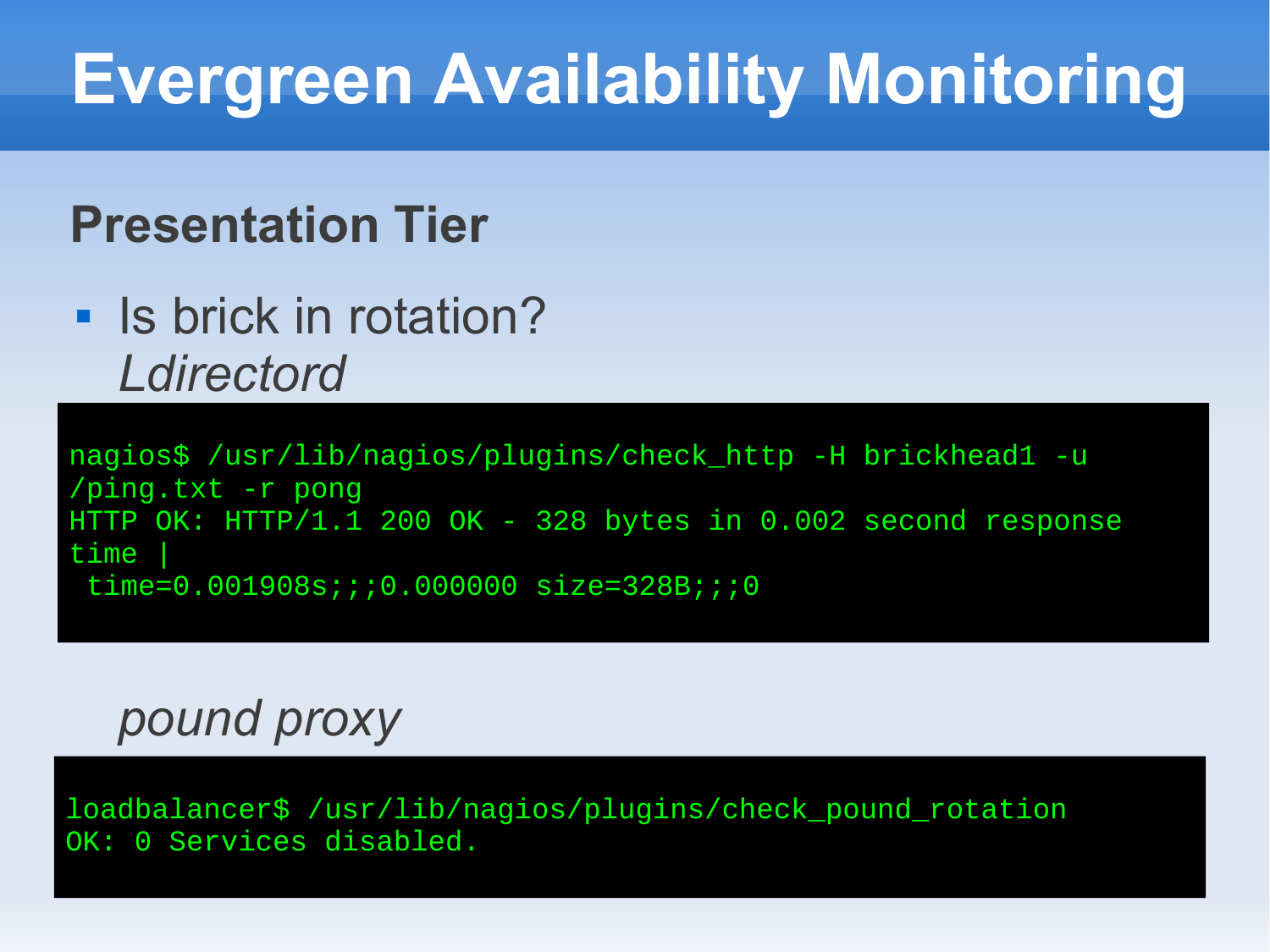#### **Presentation Tier**

**IF Is the SIP service running, and is the port** available?

sipserver\$ /usr/lib/nagios/plugins/check\_procs -w 1:20 -c 1:25 -a SIPServer.pm PROCS OK: 14 processes with args 'SIPServer.pm'

sipserver\$ /usr/lib/nagios/plugins/check\_tcp -p 6001 TCP OK - 0.002 second response time on port 6001|time=0.001714s;;;0.000000;10.000000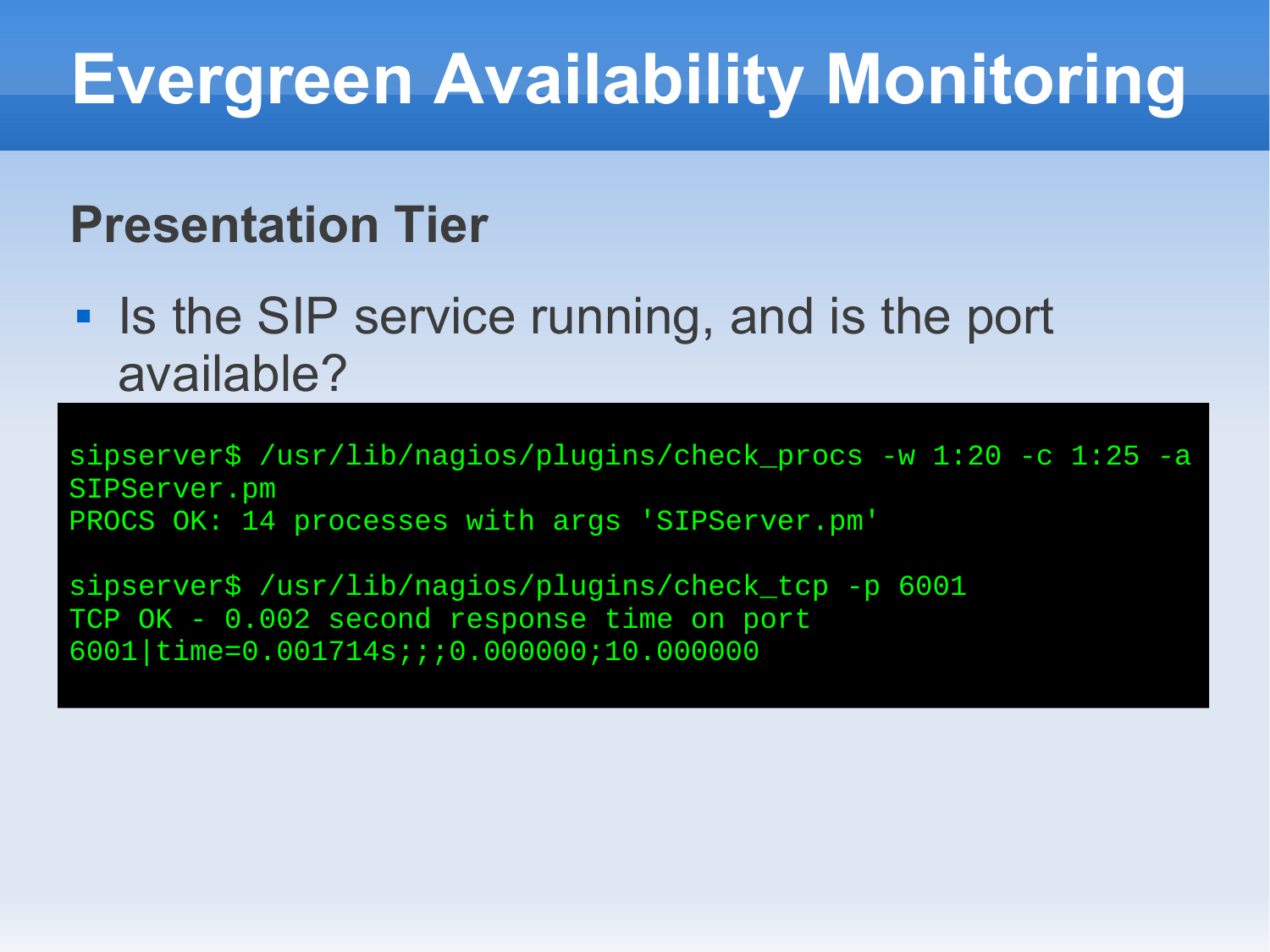#### **Presentation Tier**

**Iom 18 Is the z39.50 service running, and is the port** available?

z3950server\$ /usr/lib/nagios/plugins/check\_procs -w 1:20 -c 1:25 -a simple2zoom PROCS OK: 2 processes with args 'simple2zoom'

z3950server\$ /usr/lib/nagios/plugins/check\_tcp -p 210 TCP OK - 0.000 second response time on port 210|time=0.000377s;;;0.000000;10.000000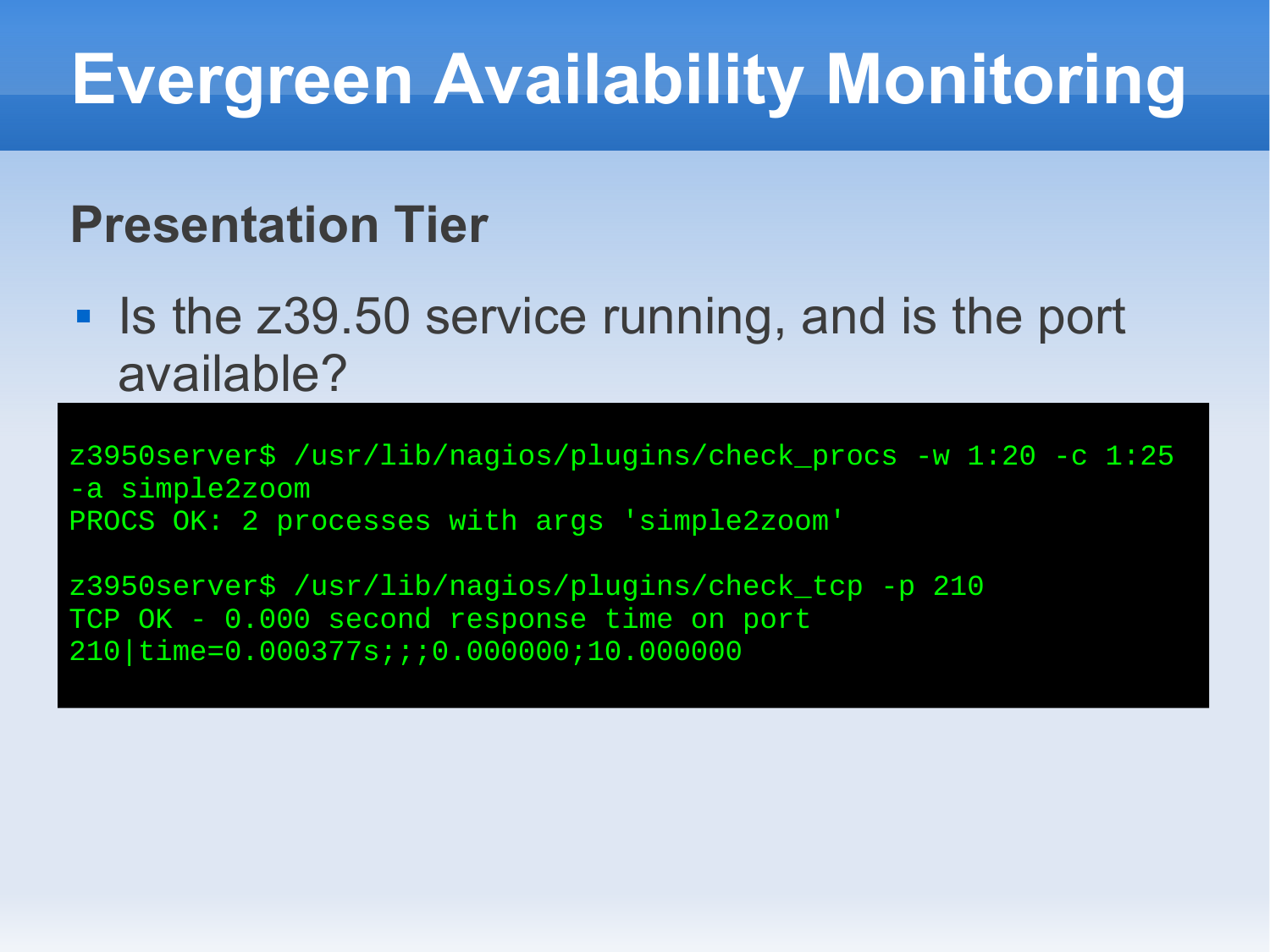#### **Logic Tier**

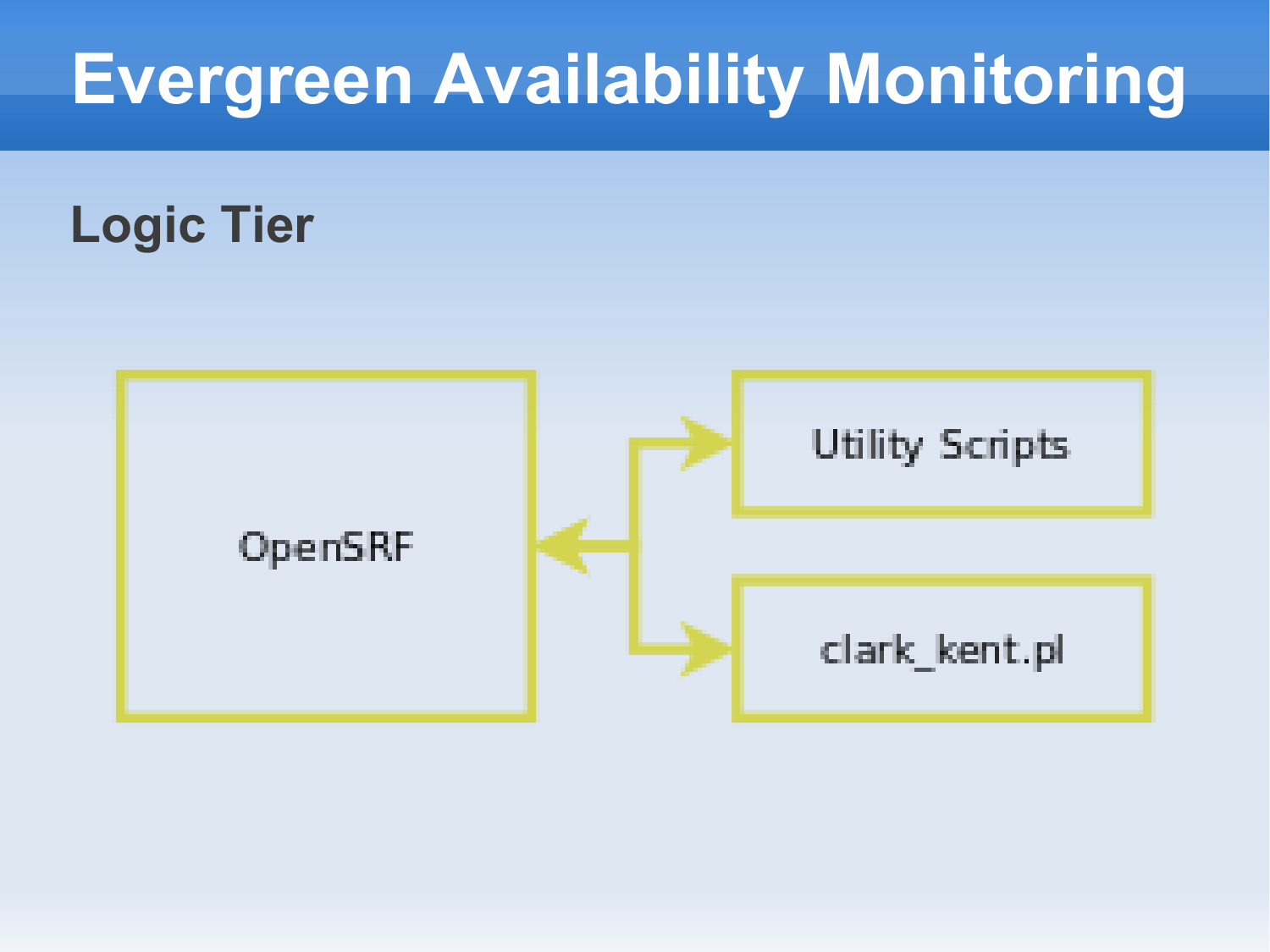#### **Logic Tier**

**- Does every brick have the proper number of** OpenSRF drones?

syslog:~\$ /usr/lib/nagios/plugins/parse-eg-stats.pl EG-STATS-COLLECTOR STATUS: OK!

*(Assumes eg-stats-collector-remote.pl is setup) WARN at 80% Listener usage CRIT at 90% Listener usage; lost Listener*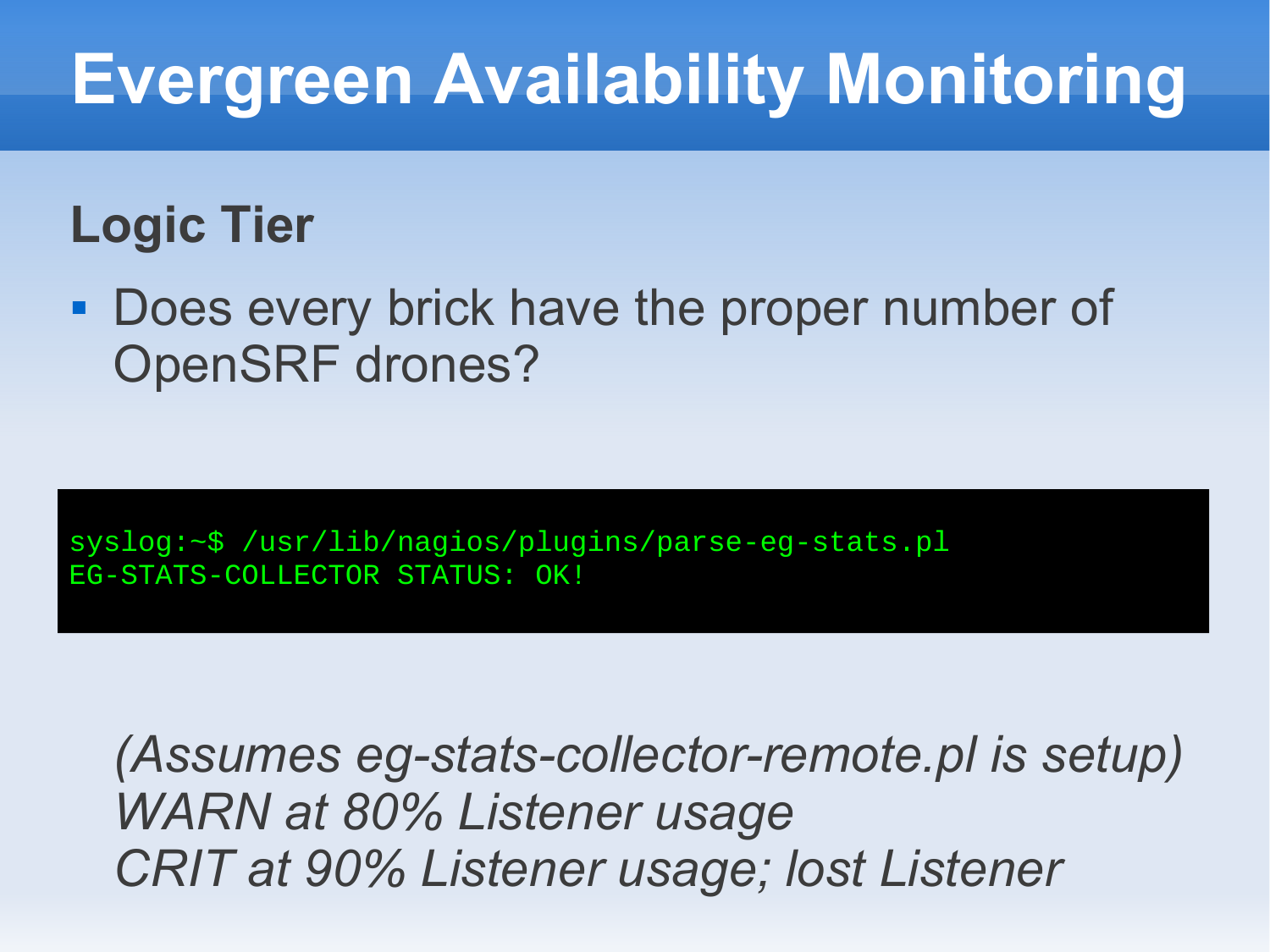#### **Logic Tier**

**Iom Is clark\_kent.pl running and is the LOCK file in** place?

reporter:~\$ /usr/lib/nagios/plugins/check\_procs -w 1:50 -c 1:75 -a "Clark Kent" PROCS OK: 1 process with args 'Clark Kent'

*check\_lock*

reporter:~\$ /usr/lib/nagios/plugins/check\_lock /tmp/reporter-LOCK Clark OK: /tmp/reporter-LOCK exists and Clark running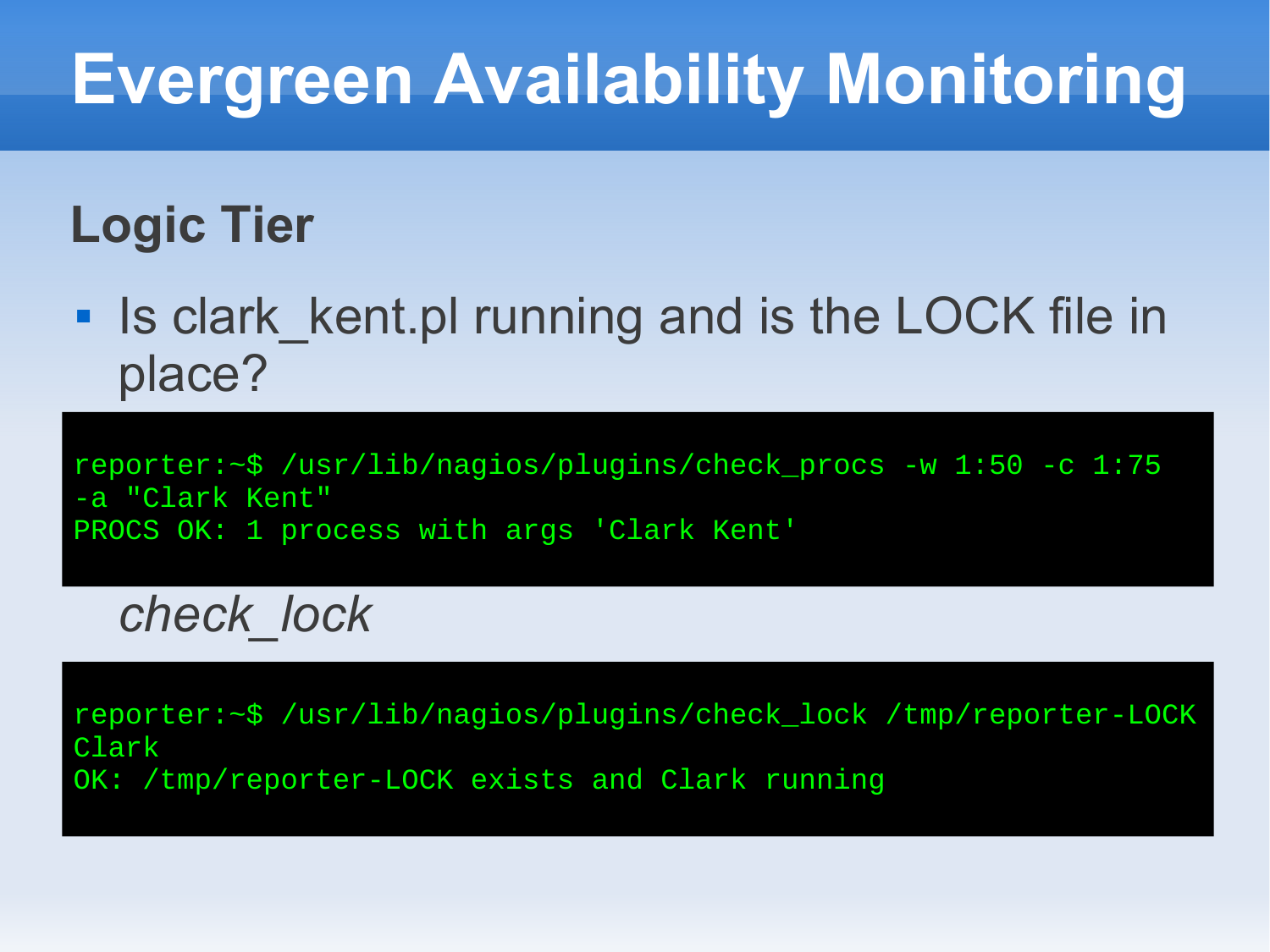#### **Logic Tier**

 Are there Action Trigger Events pending? *check\_at\_pending*

db:~\$ /usr/lib/nagios/plugins/check\_at\_pending OK: 3312 AT events pending

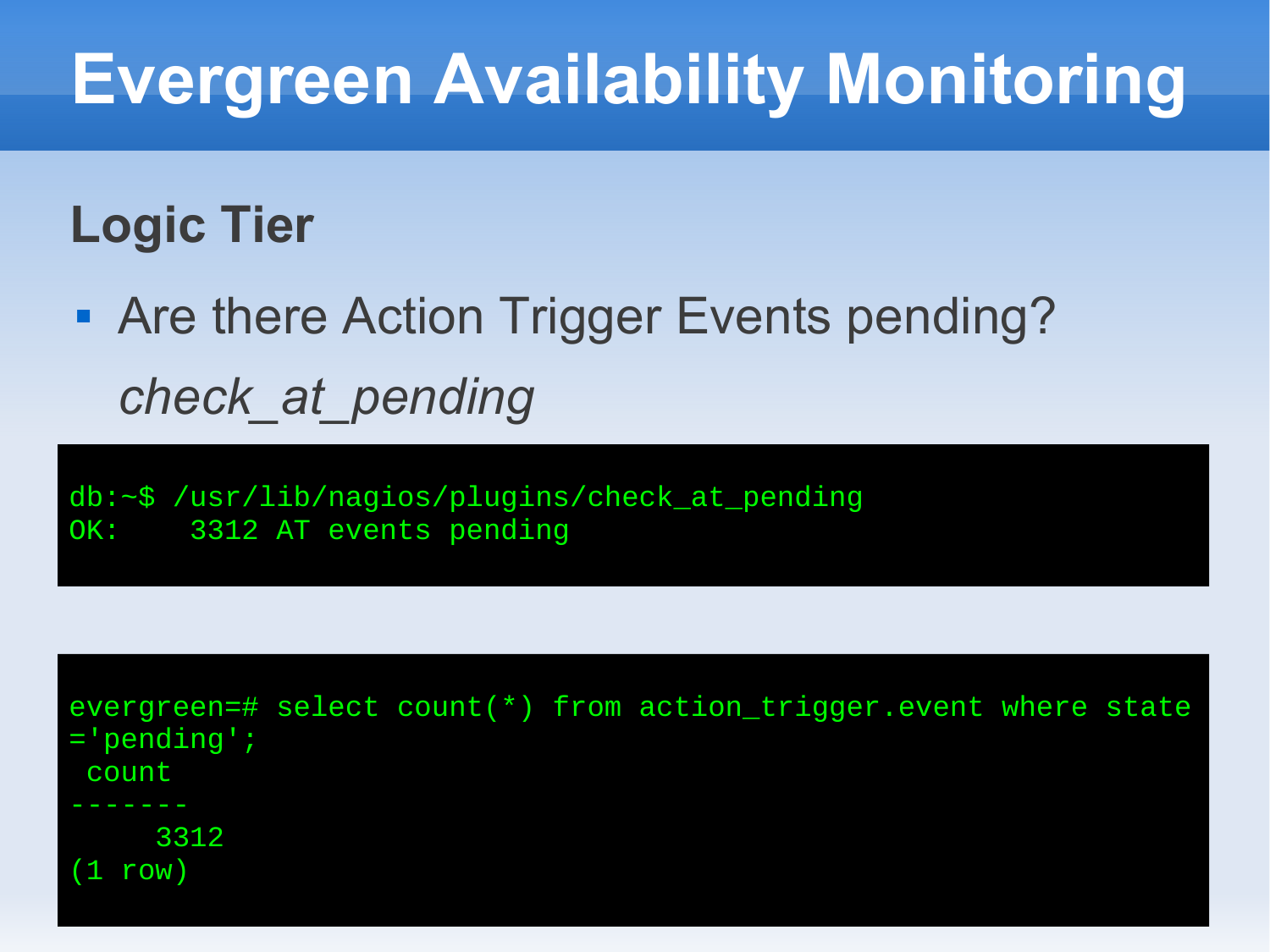#### **Logic Tier**

- **Does /tmp/action-trigger-LOCK\* exist?**
- **If the file exists, is the process running?**
- **If the process is running, how long has it been** running?

utility\$ /usr/lib/nagios/plugins/check\_lock /tmp/action-trigger-LOCK\* \ action-trigger-runner.pl OK: /tmp/action-trigger-LOCK exists and action-trigger-runner.pl running

utility\$ /usr/lib/nagios/plugins/check\_file\_age -w 3600 -c 5400 -f \ /tmp/generate\_fines-LOCK FILE\_AGE OK: /tmp/action-trigger-LOCK is 264 seconds old and 4 bytes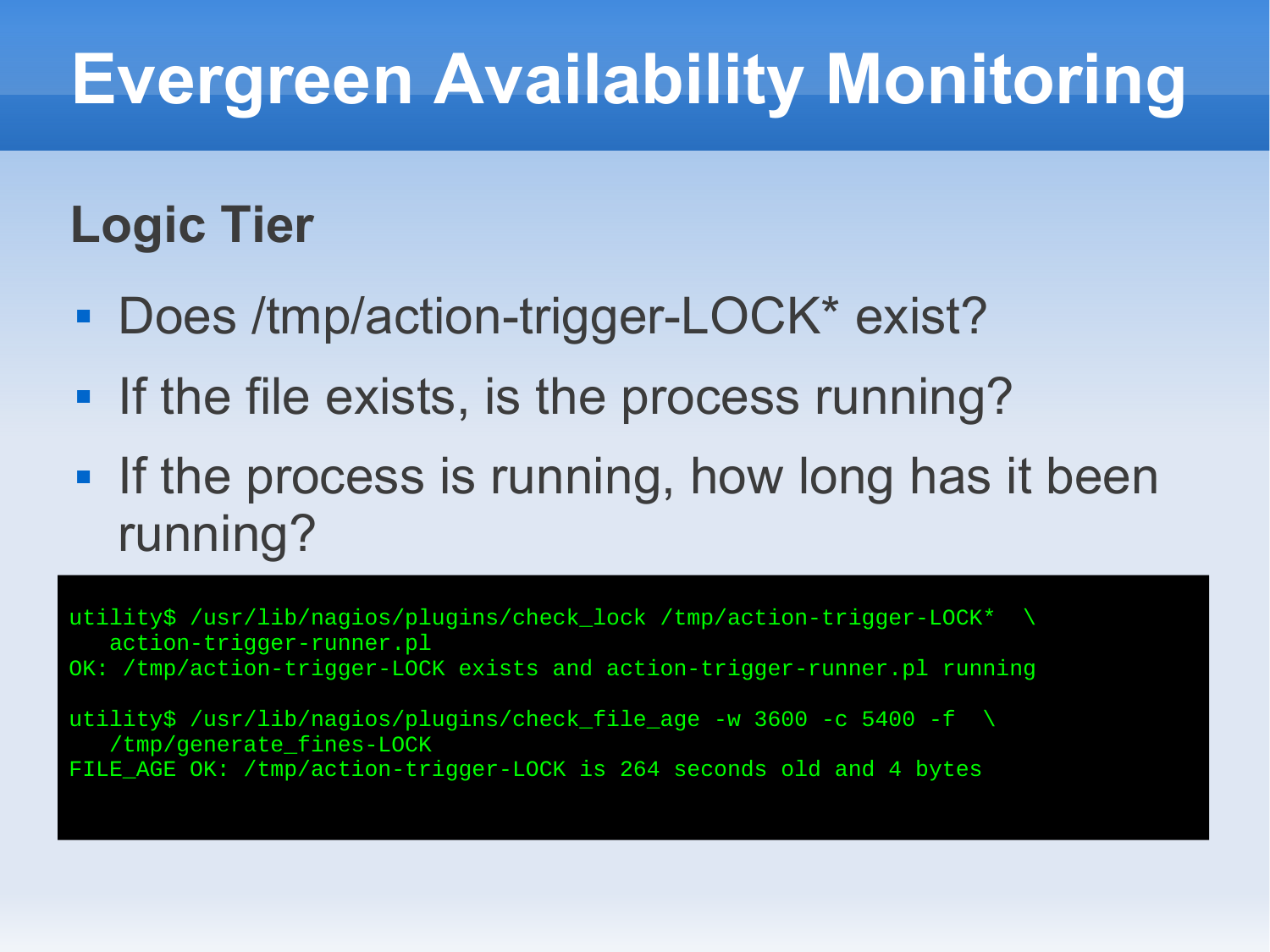#### **Logic Tier**

- Does /tmp/hold\_targeter-LOCK exist?
- **If the file exists, is the process running?**
- **If the process is running, how long has it been** running?

utility\$ /usr/lib/nagios/plugins/check\_lock /tmp/hold\_targeter-LOCK  $\overline{\phantom{0}}$  hold\_targeter.pl OK: /tmp/hold\_targeter-LOCK exists and hold\_targeter.pl running utility\$ /usr/lib/nagios/plugins/check\_file\_age -w 10800 -c 14400 \ /tmp/hold\_targeter-LOCK FILE\_AGE OK: /tmp/hold\_targeter-LOCK is 84 seconds old and 5 bytes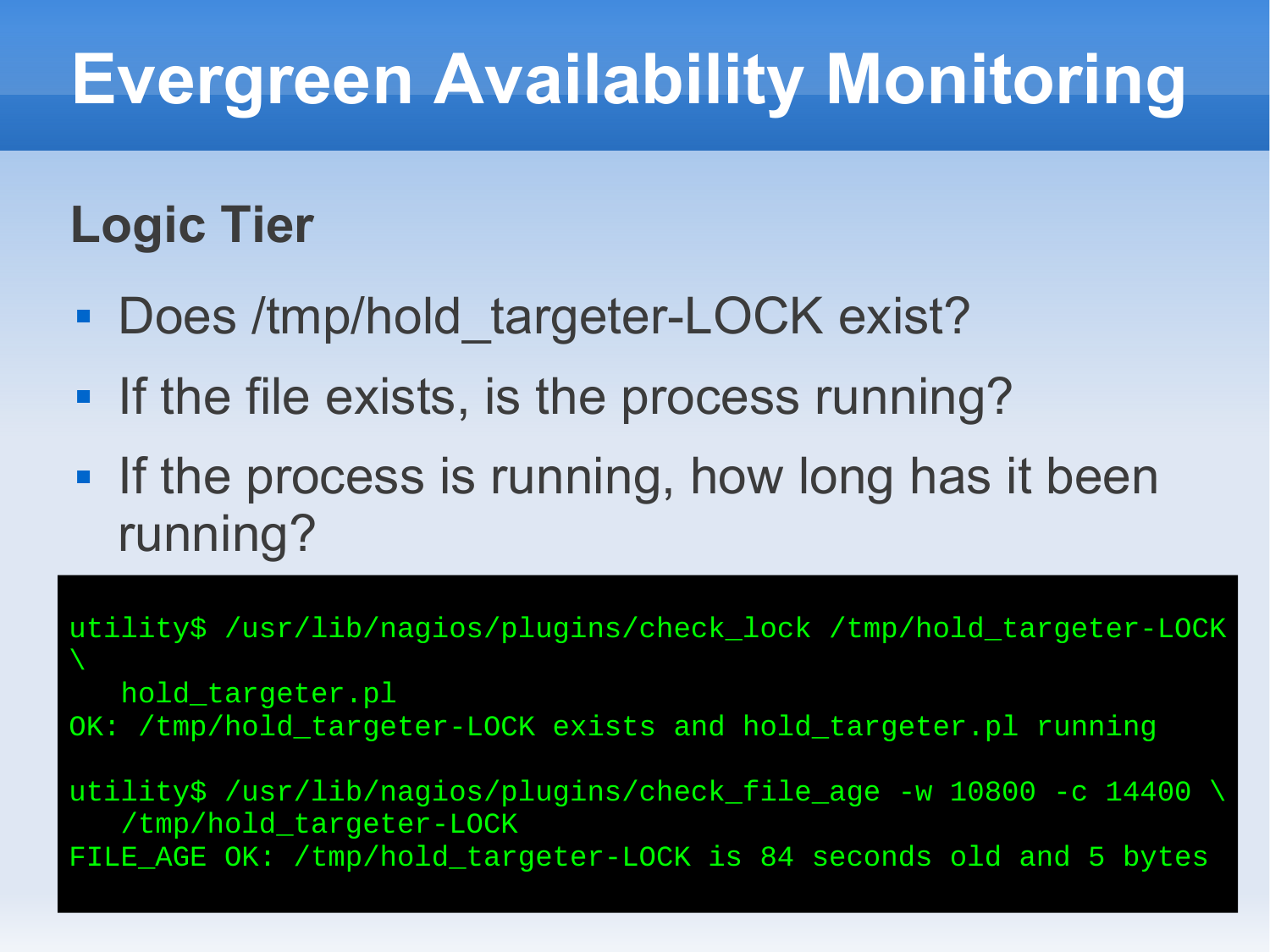#### **Logic Tier**

- Does /tmp/generate\_fines-LOCK exist?
- **If the file exists, is the process running?**
- **If the process is running, how long has it been** running?

utility\$ /usr/lib/nagios/plugins/check\_lock \ /tmp/generate\_fines-LOCK fine\_generator.pl OK: /tmp/generate\_fines-LOCK exists and fine\_generator.pl running utility\$ /usr/lib/nagios/plugins/check\_file\_age -w 3600 -c 5400 \

 -f /tmp/generate\_fines-LOCK FILE\_AGE OK: /tmp/generate\_fines-LOCK is 156 seconds old and 4 bytes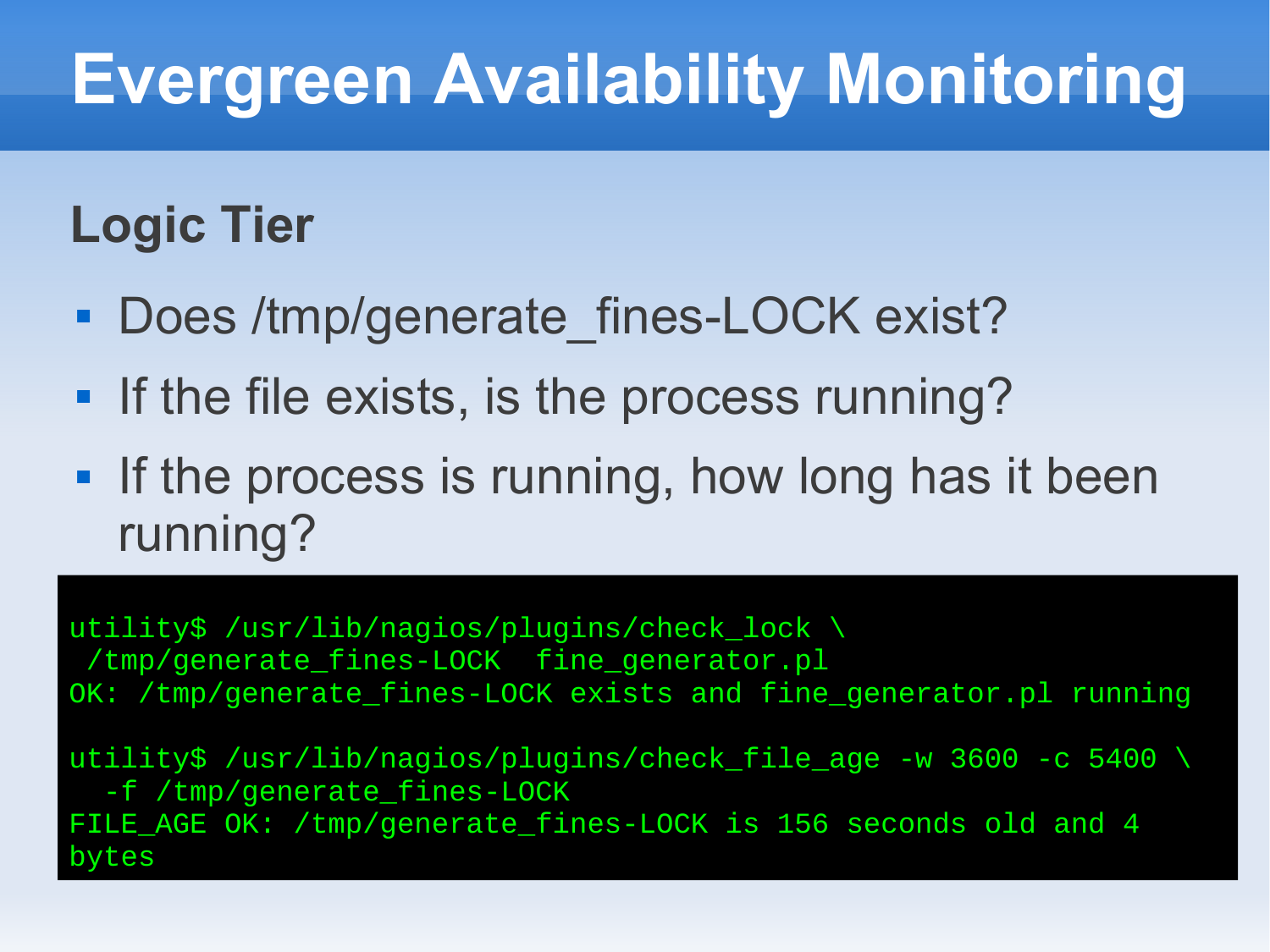#### • check file age

Note: stock check file age presents CRIT for missing file, evergreen processes on Utility needs OK for missing file.

```
...
# Check that file exists (can be directory or link)
unless (-e $opt f) {
  print "FILE_AGE OK: File not found - $opt_f\n";
   exit $ERRORS{'OK'};
}
...
```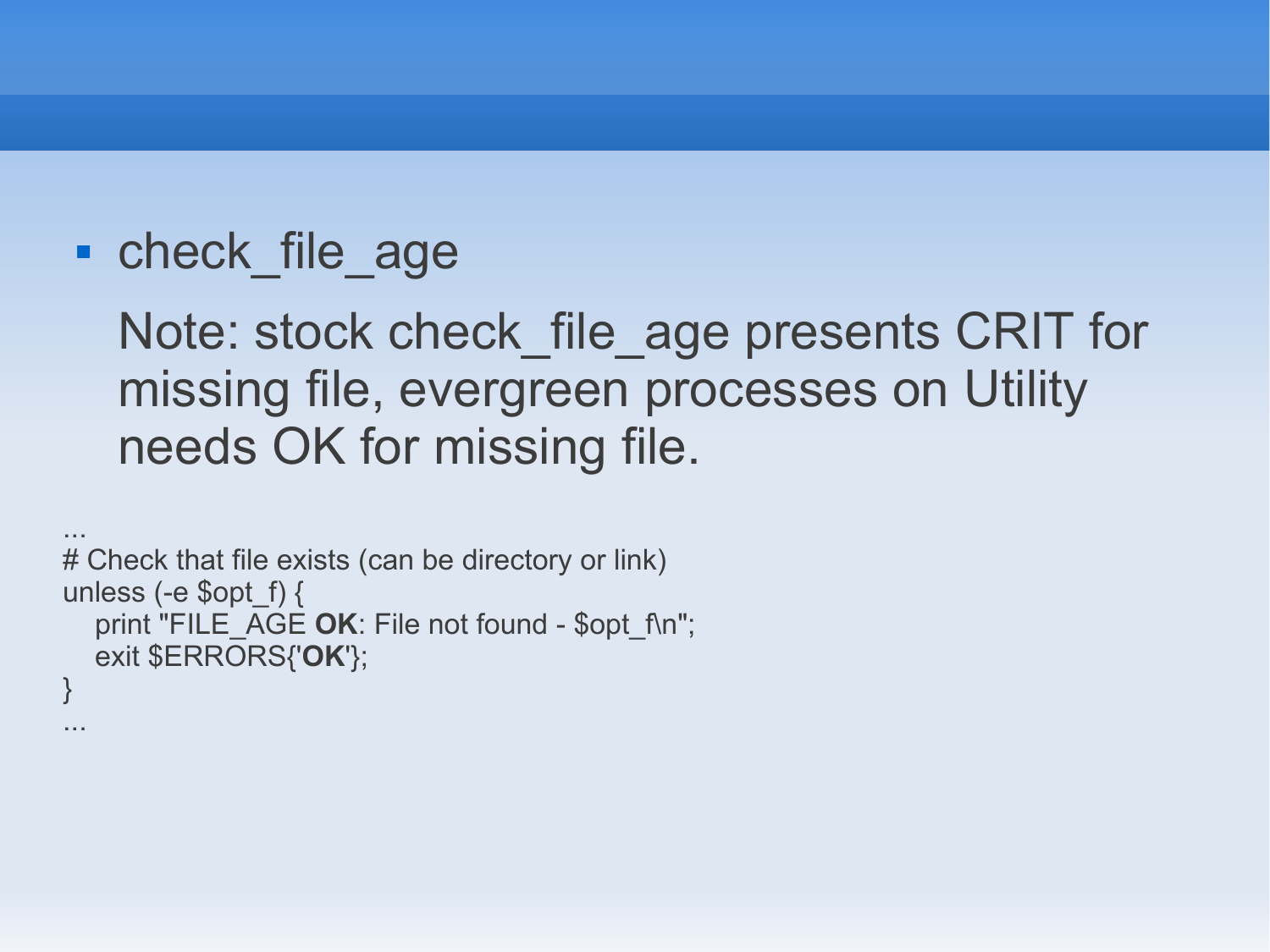#### **Data Tier**

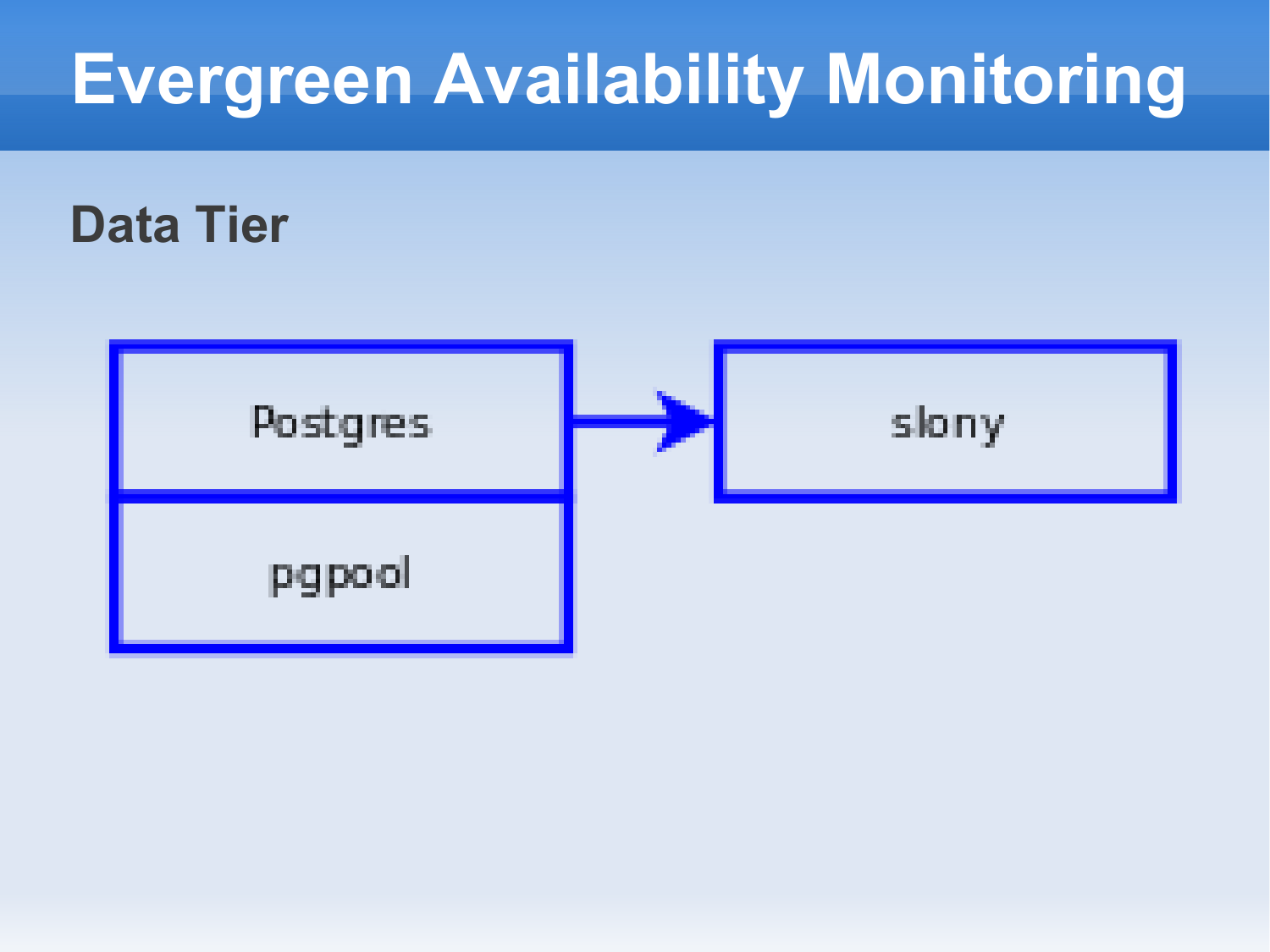#### **Data Tier**

٠ Is postgres running, and is it responding on its port?

db\$ /usr/lib/nagios/plugins/check\_procs -w1:700 -c1:800 -a postgres PROCS OK: 422 processes with args 'postgres'

db\$ /usr/lib/nagios/plugins/check\_tcp -p 5432 TCP OK - 0.000 second response time on port 5432|time=0.000093s;;;0.000000;10.000000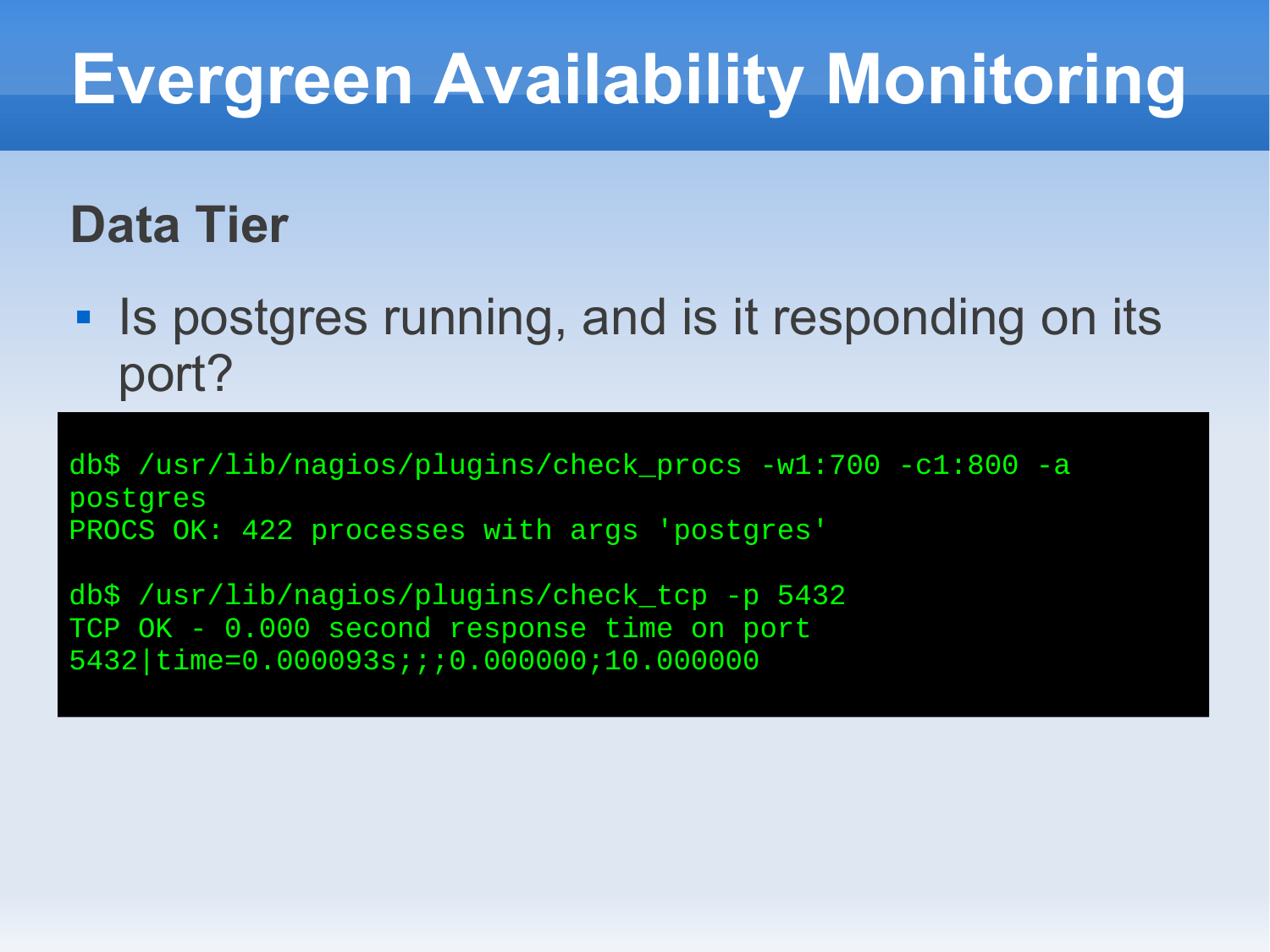#### **Data Tier**

**IF IS pgpool running, and is it responding on its** port?

db\$ /usr/lib/nagios/plugins/check\_procs -w1:900 -c1:1000 -a pgpool PROCS OK: 802 processes with args 'pgpool'

db\$ /usr/lib/nagios/plugins/check\_tcp -p 9999 TCP OK - 0.000 second response time on port 9999|time=0.000092s;;;0.000000;10.000000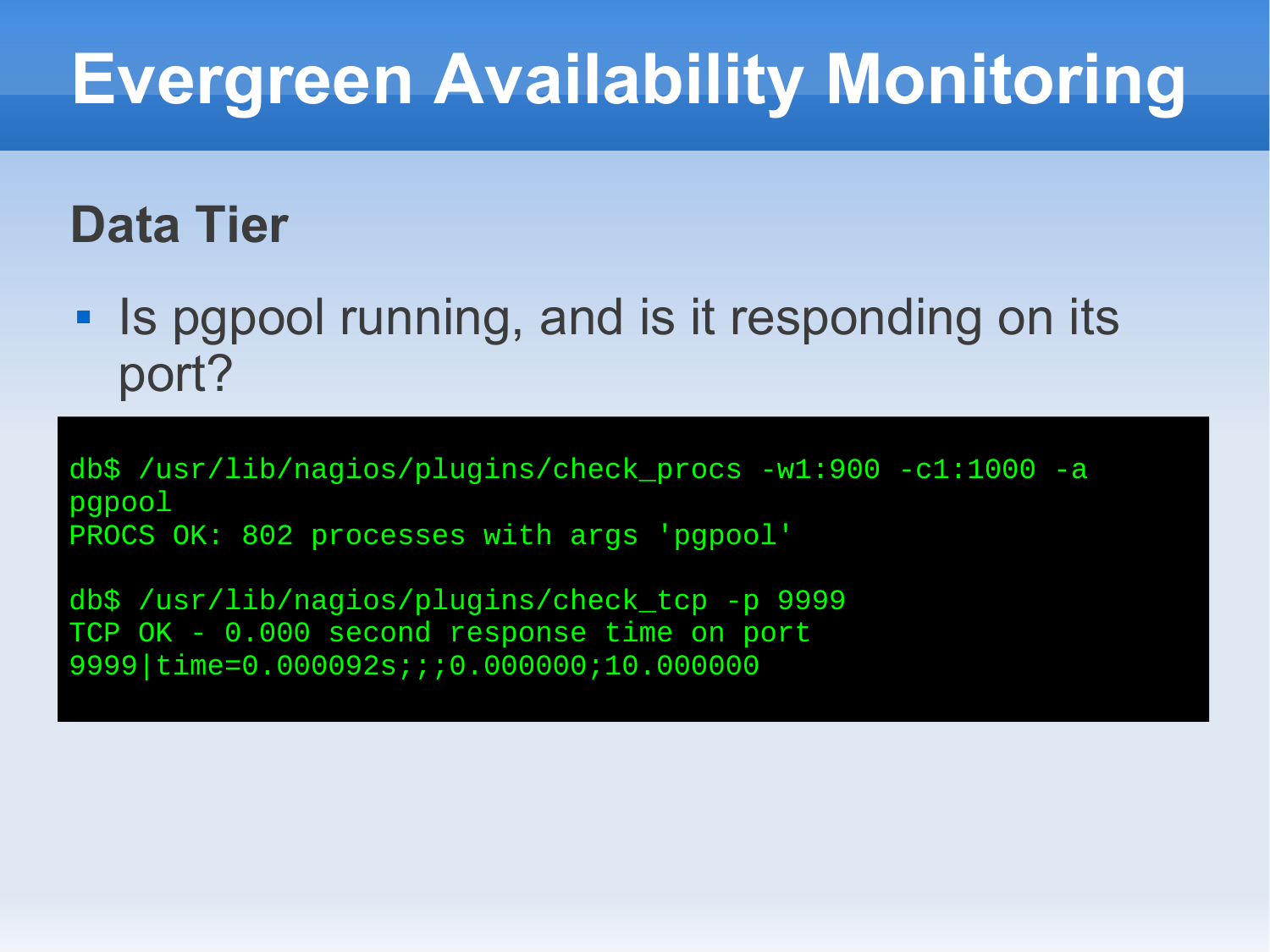#### **Data Tier**

**How many database back-ends are available?** *postgres*

db\$ /usr/lib/nagios/plugins/check\_backends2 OK: postgresql backends = 387

#### *How did we get here?*

```
db$ grep max_connections /etc/postgresql/9.1/main/postgresql.conf
max_connections = 800
```

```
db$ ps ax|grep -v grep | grep -c postg
387
```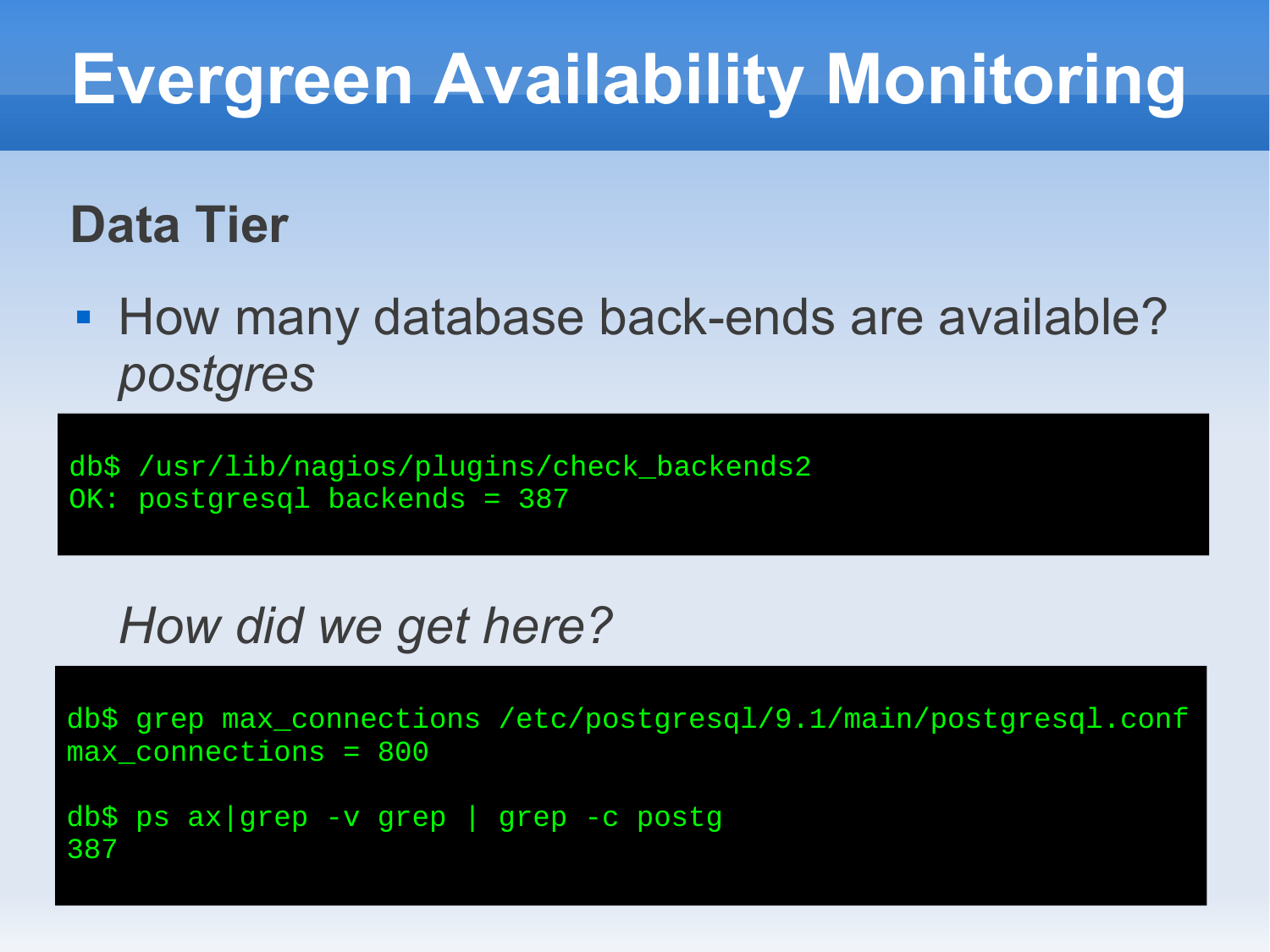#### **Data Tier**

**How many database back-ends are available?** *pgpool*

db\$ /usr/lib/nagios/plugins/check\_backends2 600 pool OK: pgpool backends = 282

#### *How did we get here?*

```
db$ grep num_init_children /etc/pgpool-II/pgpool.conf
num_init_children = 800
db$ ps ax|grep -v "wait\|grep" | grep -c pgpool
282
```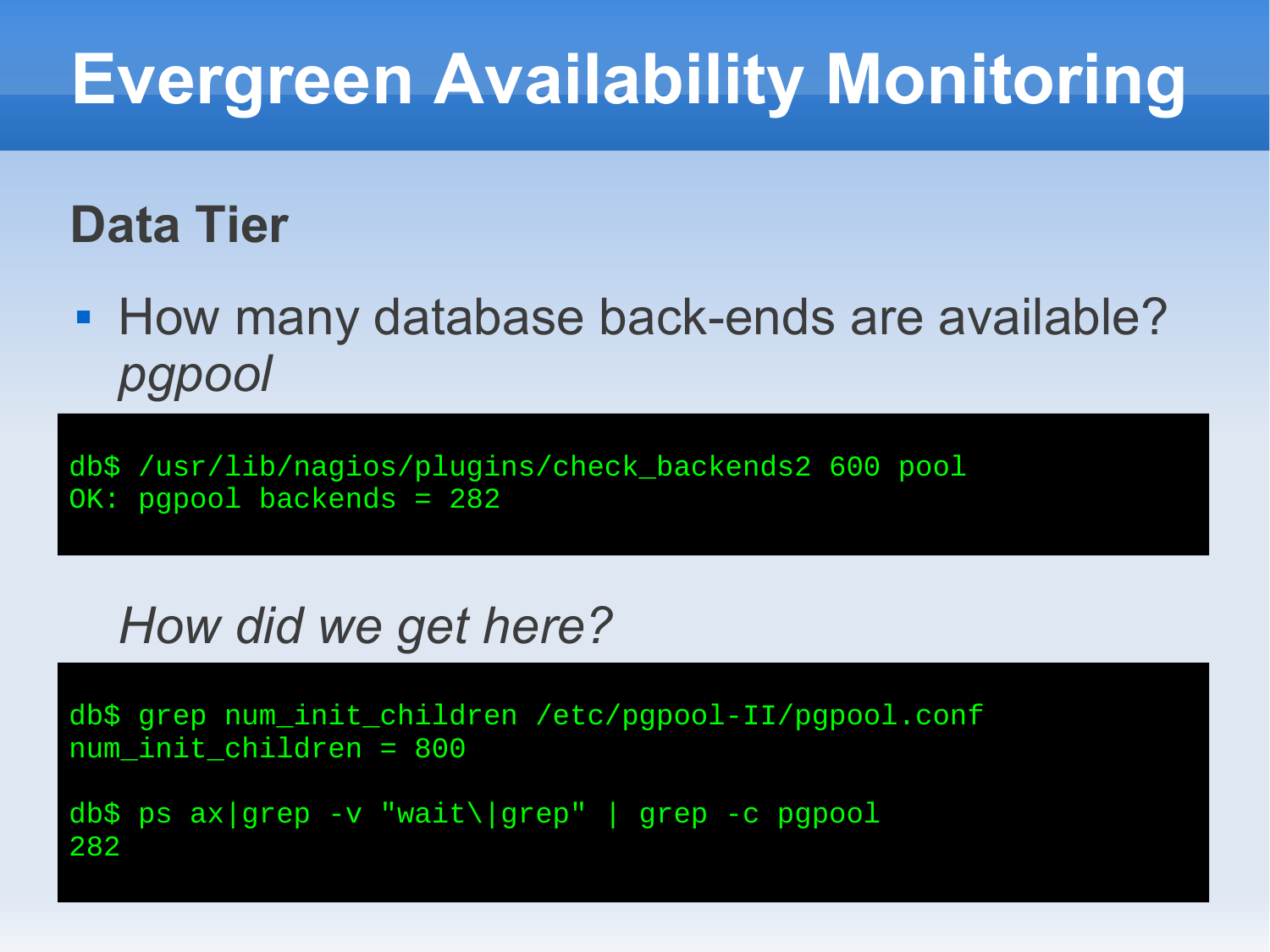#### **Data Tier**

**Iomark 19 Is slony running, and is there any replication** lag?

db1\$ /usr/lib64/nagios/plugins/check\_procs -c2:2 -C slon PROCS OK: 2 processes with command name 'slon'

db2\$ /usr/lib64/nagios/plugins/check\_procs -c2:2 -C slon PROCS OK: 2 processes with command name 'slon'

db2\$ /usr/lib64/nagios/plugins/check\_slon OK: Slony Replication In Sync: st\_lag\_num\_events = 1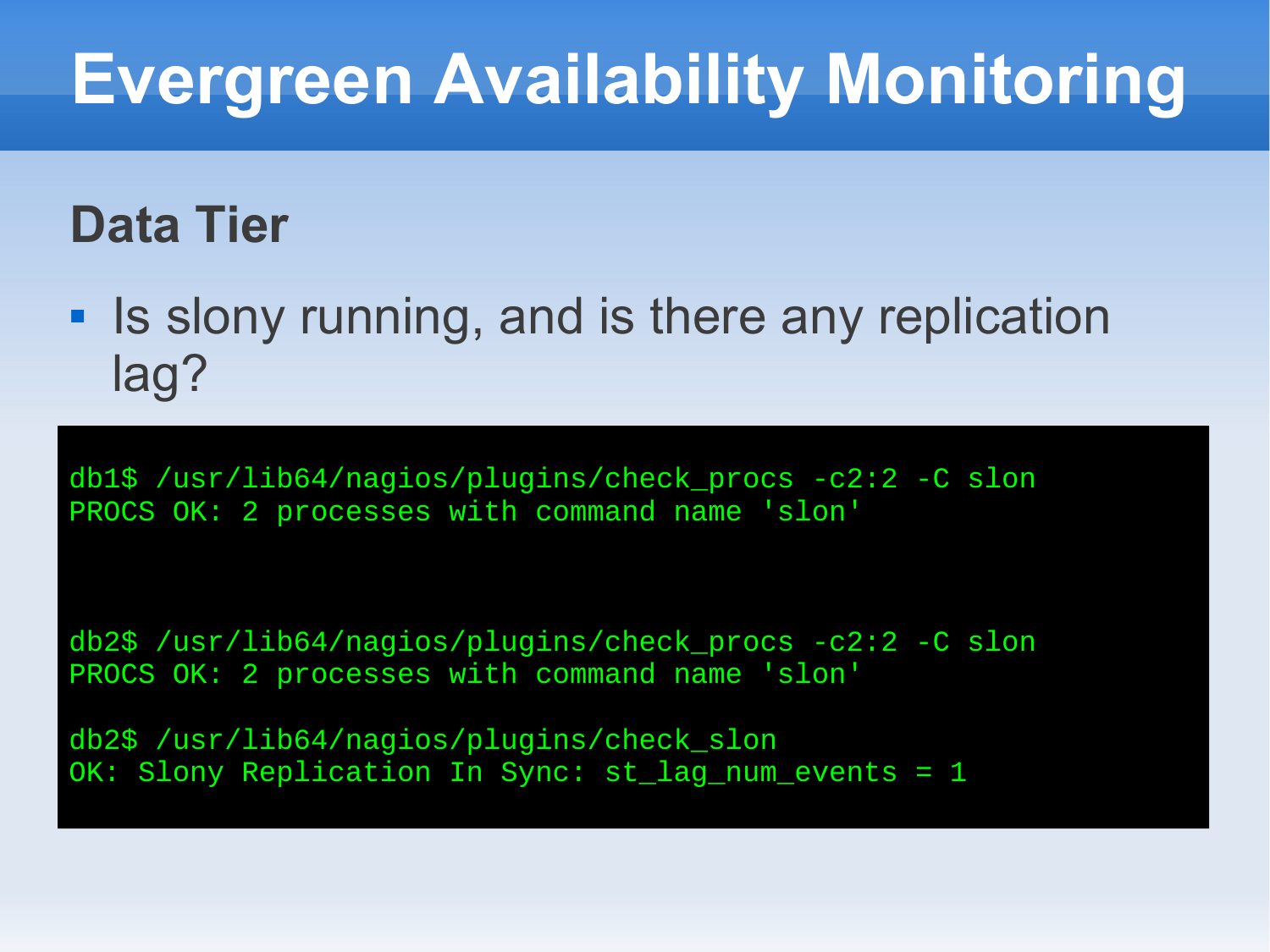#### **Data Tier**

- Are the WAL archives current?
- **Io the nightly database snapshot current?**

db\$ /usr/lib/nagios/plugins/check\_file\_age -w 3600 -c 7200 -f /var/backup/wal FILE\_AGE OK: /var/backup/wal is 123 seconds old and 475136 bytes

db\$ /usr/lib/nagios/plugins/check\_file\_age -w 90000 -c 180000  $-f \ \backslash$ 

/var/backup/snapshot/

FILE\_AGE OK: /var/backup/snapshot/ is 35060 seconds old and 4096 bytes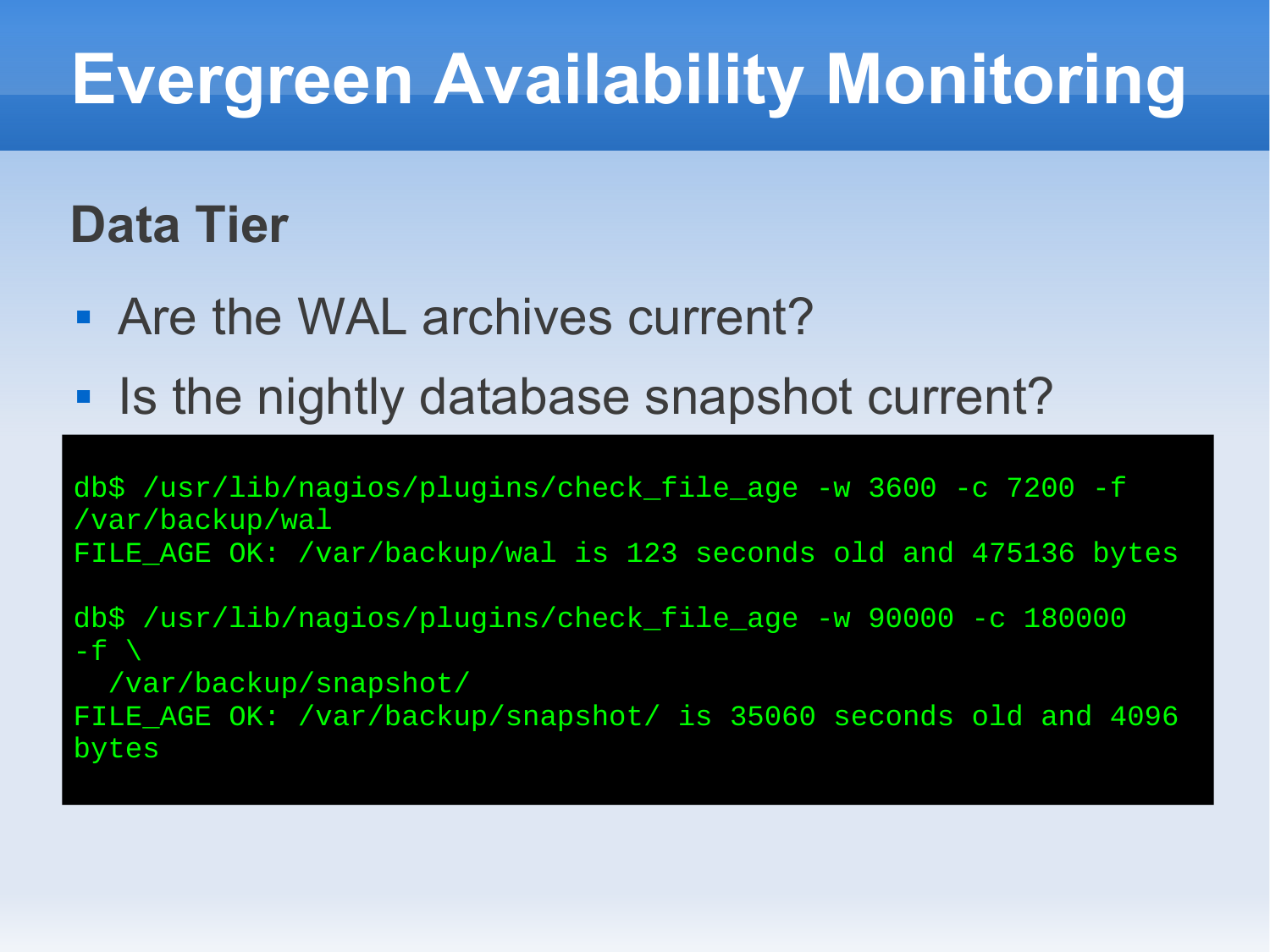#### **Data Tier**

**• Are there any long running queries?** 

db\$ /usr/lib/nagios/plugins/check\_dbquery OK: Longest query running for over (0 rows) hours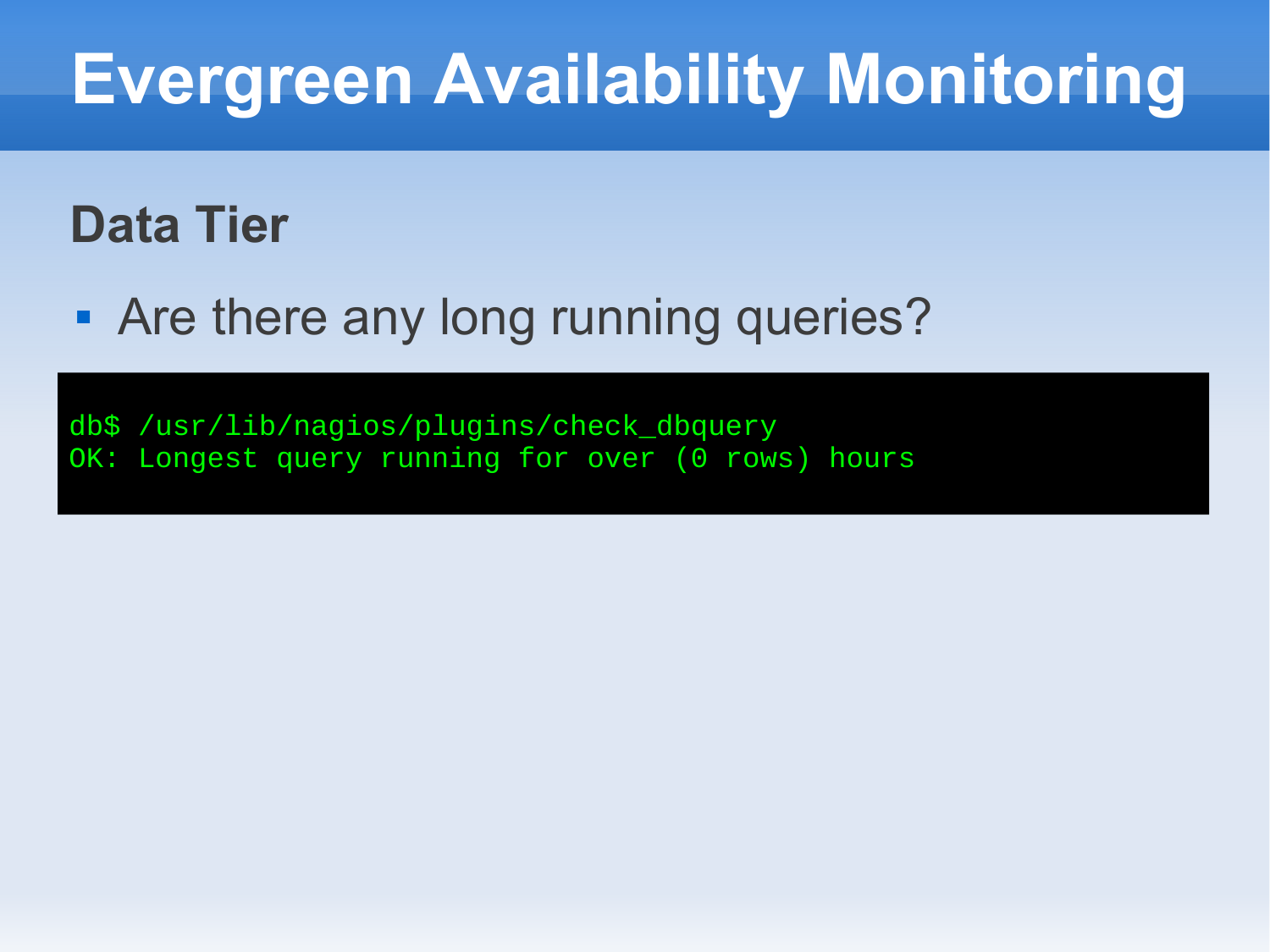#### **Meta Tiers**

#### memcache

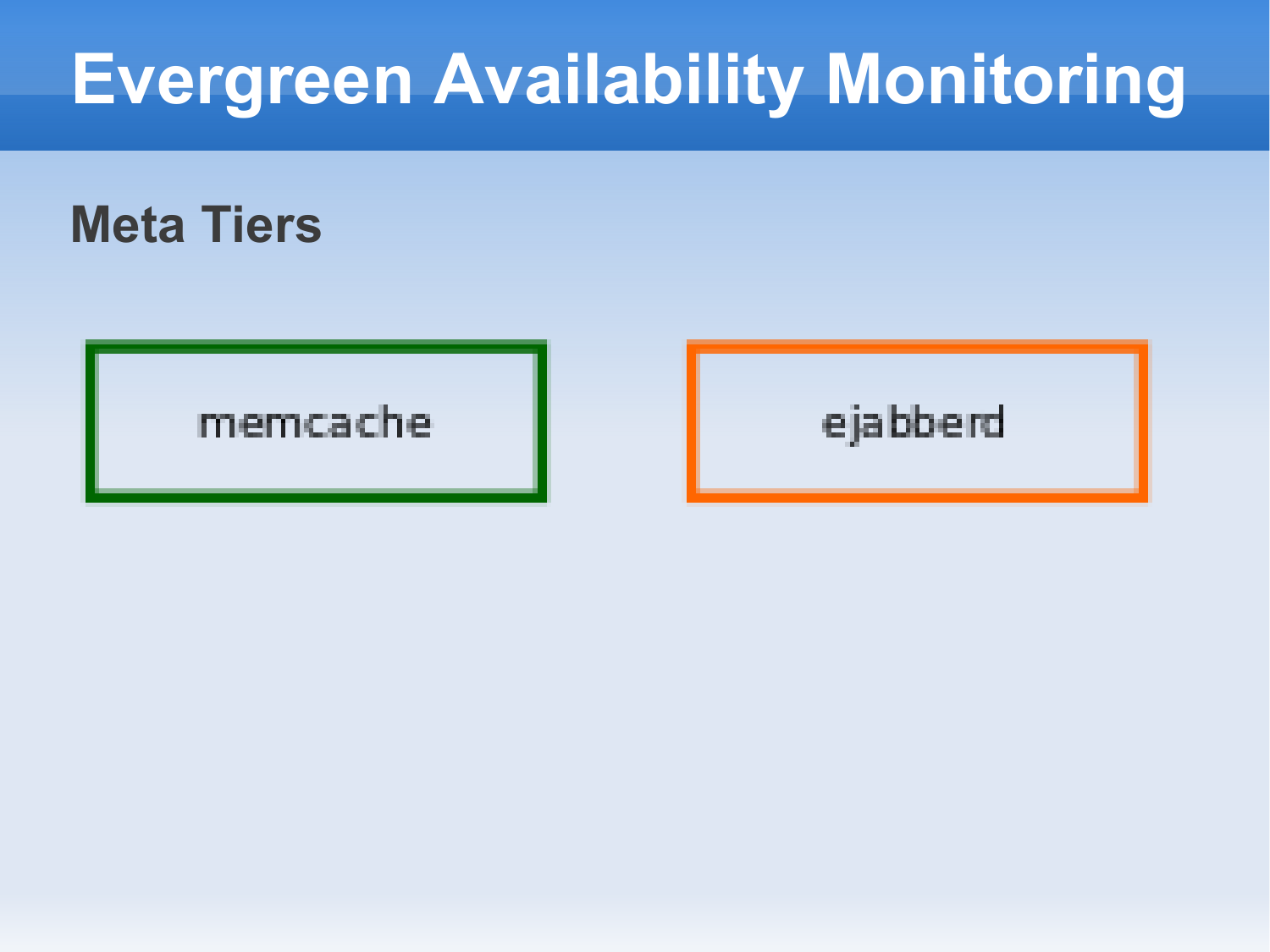#### **Meta Tiers**

**Is Memcache running, and is the port** available?

memcache\$ /usr/lib/nagios/plugins/check\_procs -w1:5 -c1:5 -C memcached PROCS OK: 1 process with command name 'memcached'

memcache\$ /usr/lib/nagios/plugins/check\_tcp -p 11211 TCP OK - 0.000 second response time on port 11211|time=0.000000s;;;0.000000;10.000000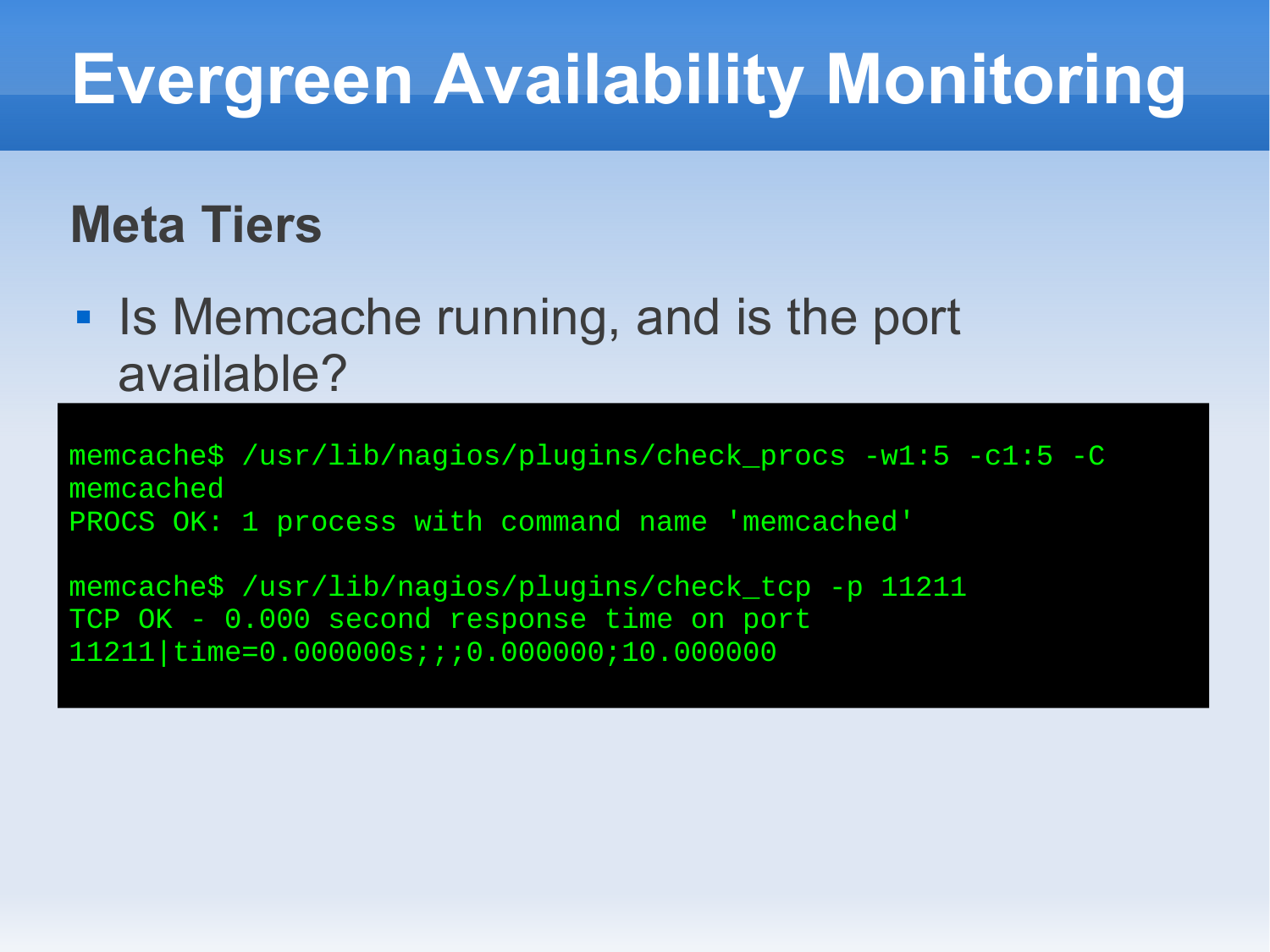#### **Meta Tiers**

**Is ejabberd running, and is the port available?** 

{bricks|utility|sip}\$ /usr/lib/nagios/plugins/check\_procs -w1:5 -c1:5 -a ejabberd PROCS OK: 1 process with args 'ejabberd'

{bricks|utility|sip}\$ /usr/lib/nagios/plugins/check\_tcp -p 5222 TCP OK - 0.004 second response time on port 5222|time=0.004000s;;;0.000000;10.000000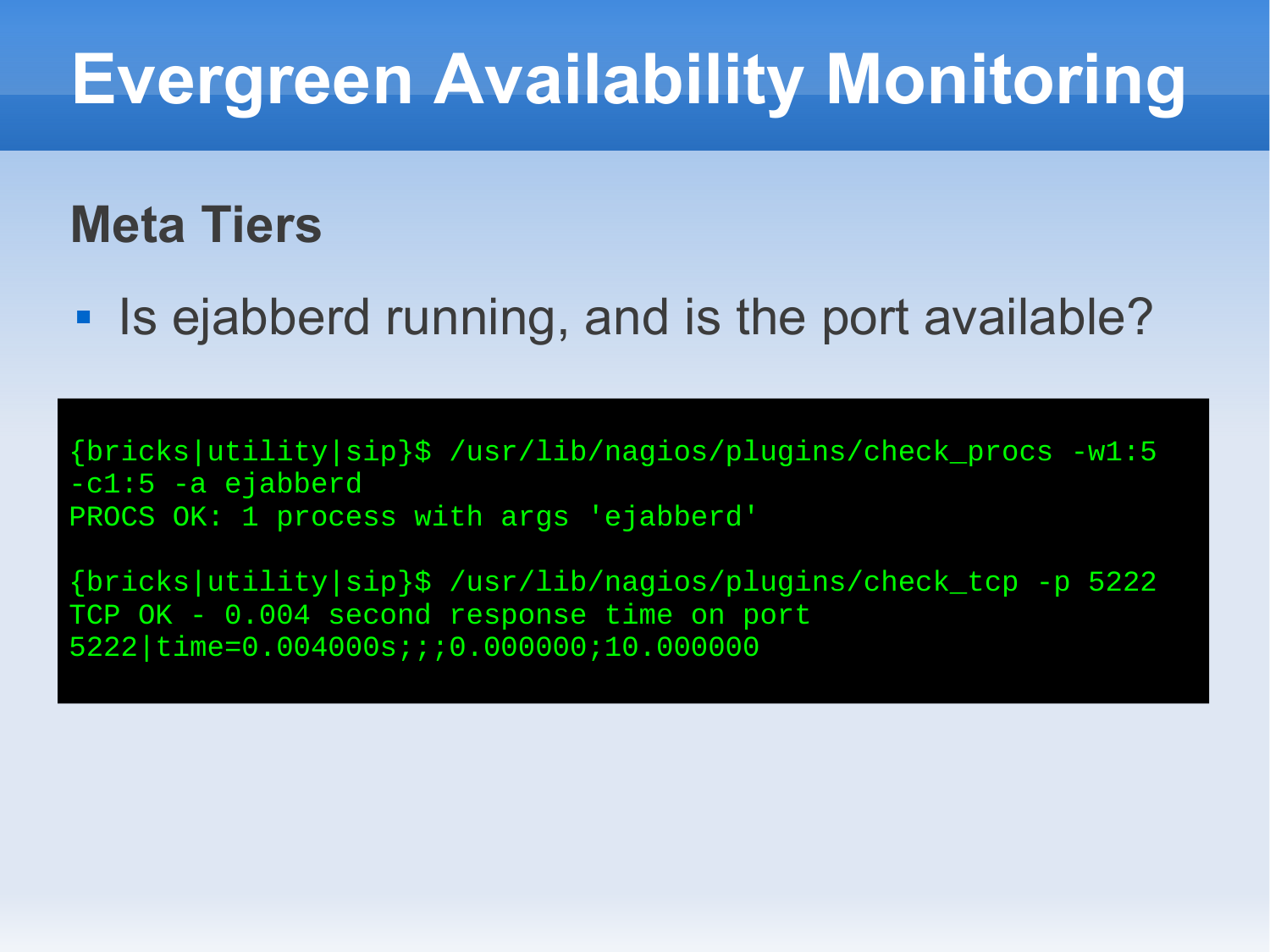#### **Meta Tiers**

 Are there any "NOT CONNECTED TO THE NETWORK" errors in the logs?

syslog\$ /usr/lib/nagios/plugins/check\_notconnected OK: 0 NOT CONNECTEDS returned this hour.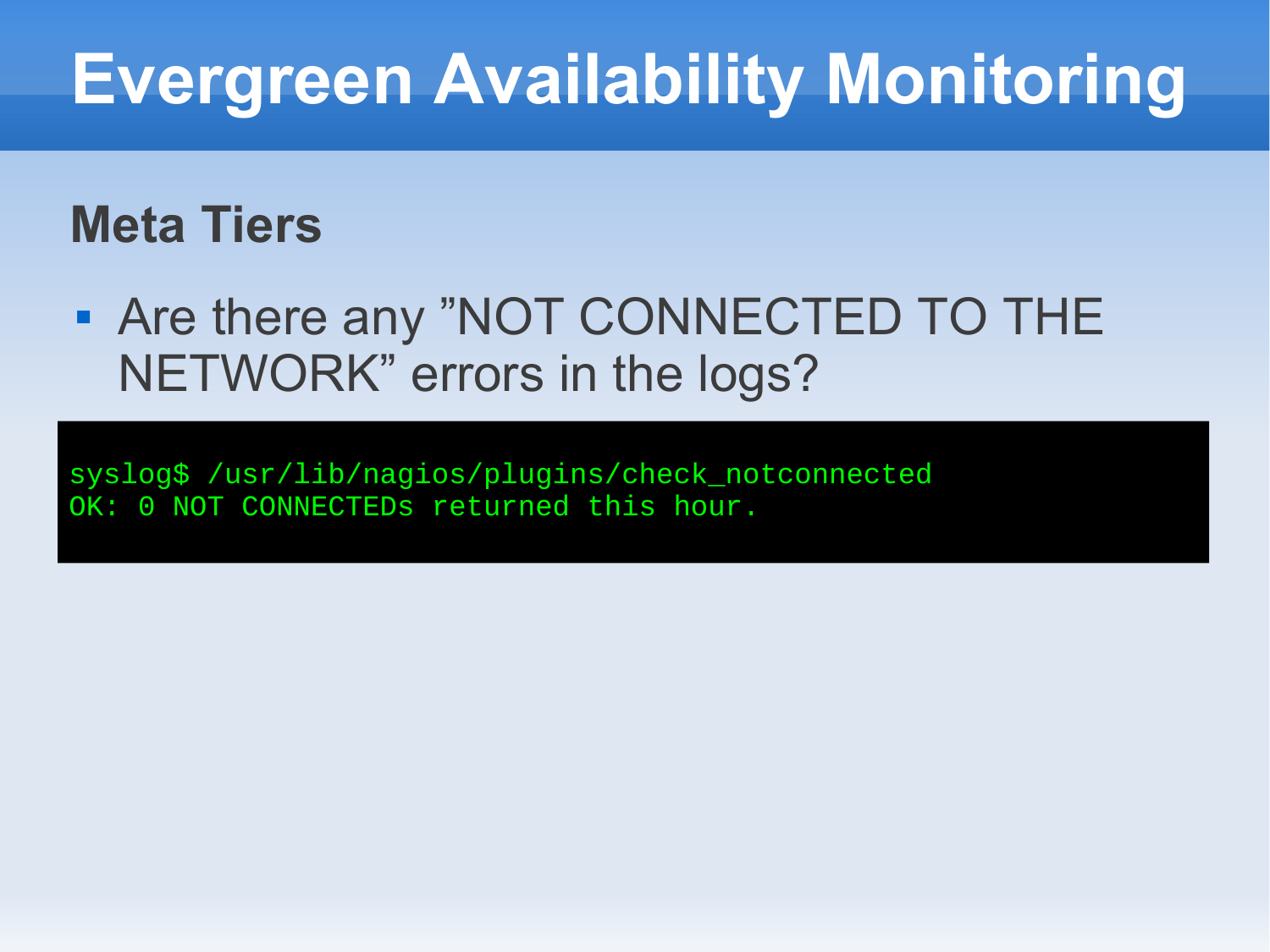#### **Meta Tiers**

 Are there an excessive number of NULLS in the logs?

syslog\$ /usr/lib/nagios/plugins/check\_null sc OK: 0 NULLs returned in the past 15 minutes (Top server this hour: )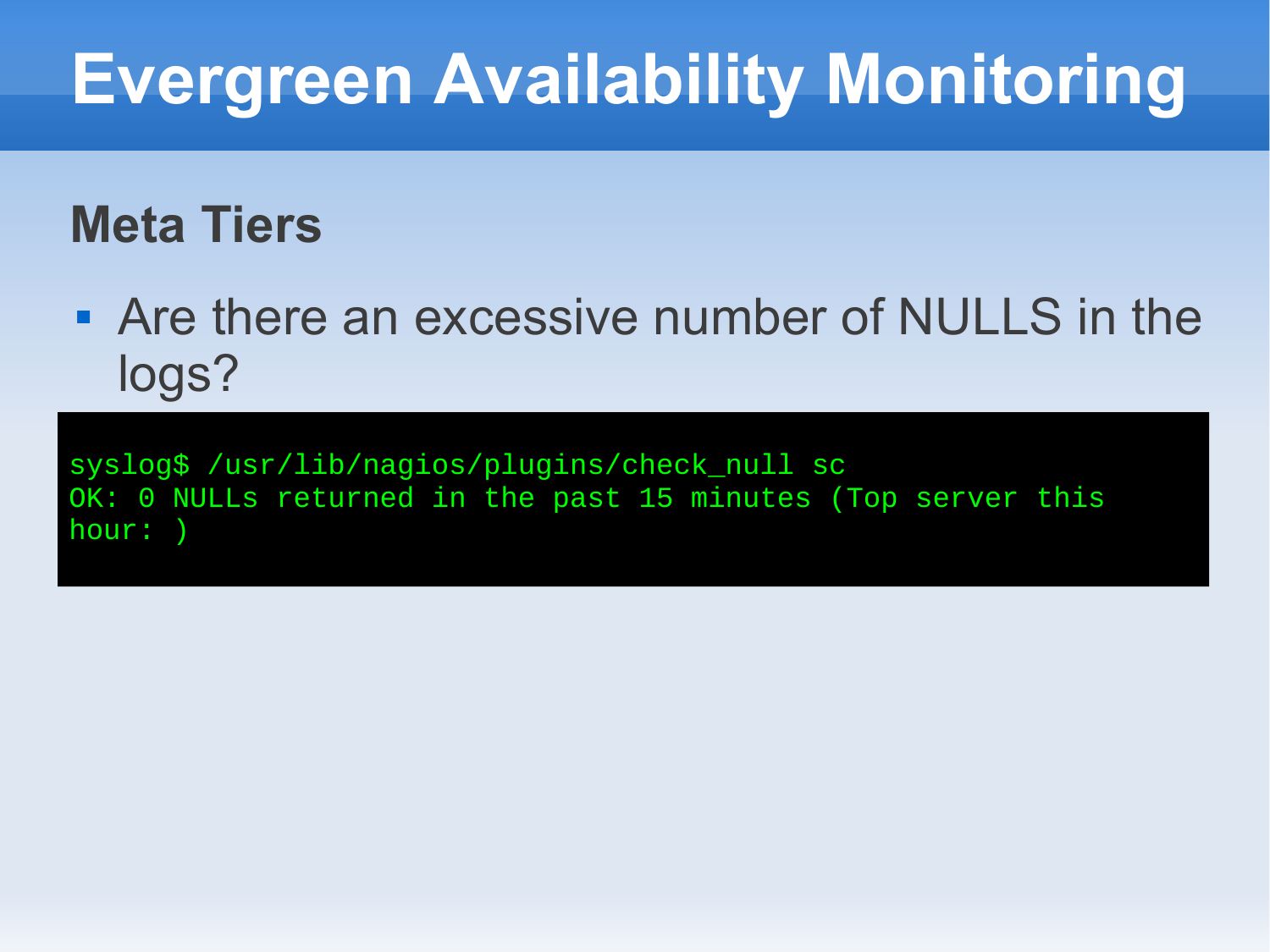#### **Platform Tier**

| syslog | NFS. | cron |
|--------|------|------|
| OS.    |      |      |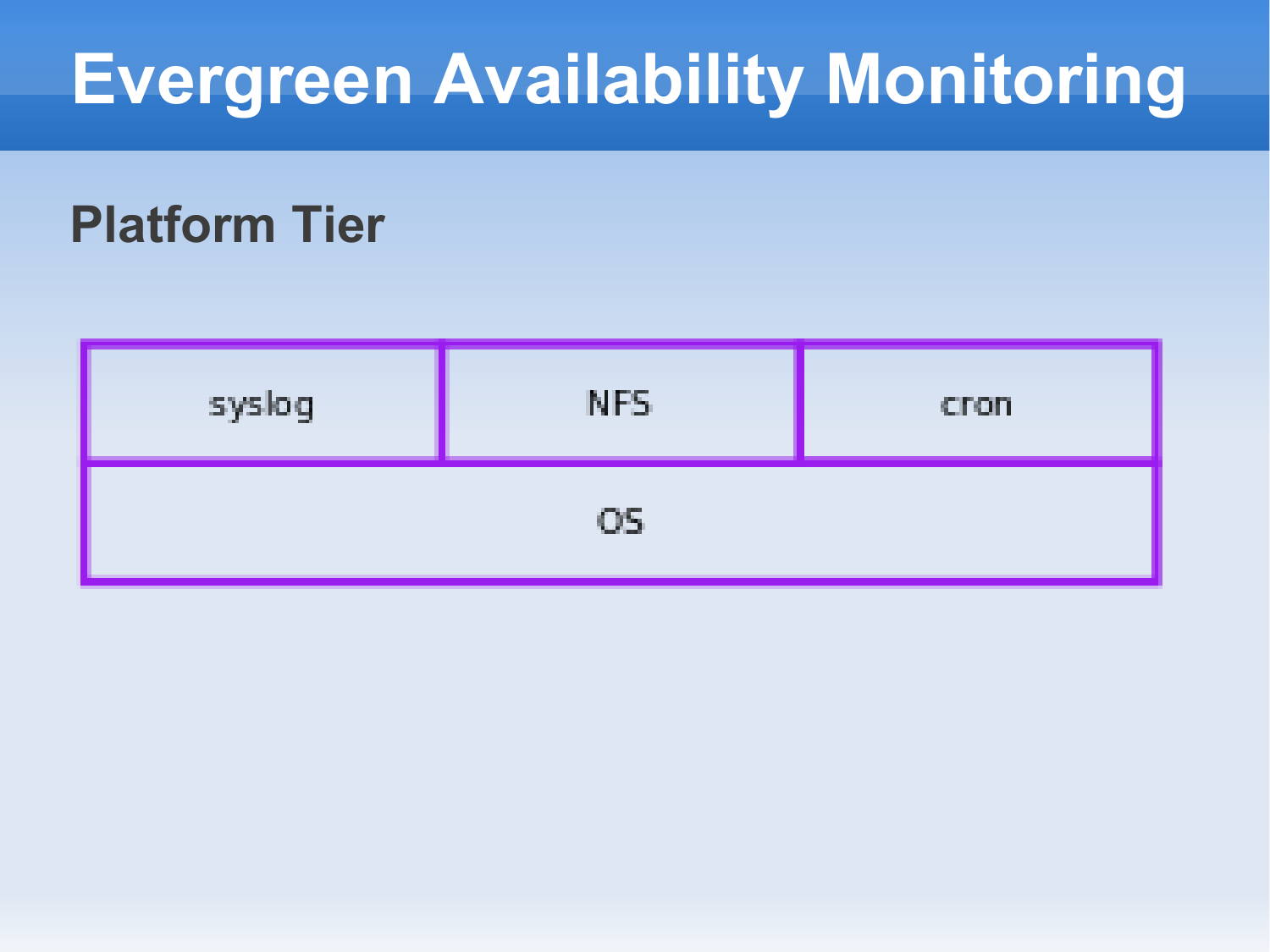#### **Platform Tier**

- Are all the NFS mounts in place?
- Are any of them stale?

app\$ /usr/lib/nagios/plugins/check\_mountpoints /openils/var/web/reporter OK: all mounts were found ( /openils/var/web/reporter)

app\$ /usr/lib/nagios/plugins/check\_nfs\_mounts.pl NFS OK: All mounts available.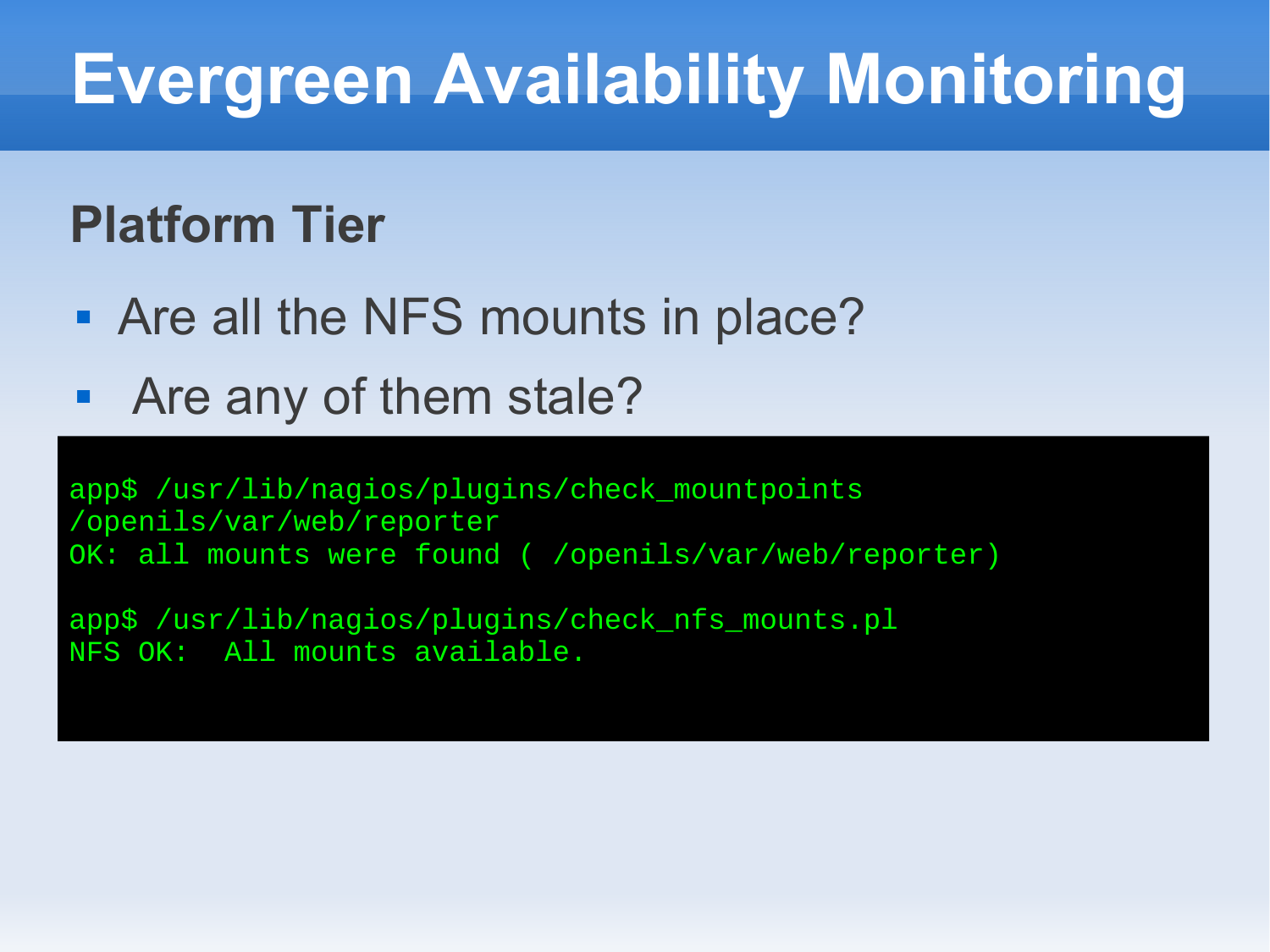#### **Platform Tier**

**How is the system load?** 

{all-servers}:~\$ /usr/lib/nagios/plugins/check\_load -w 3 -c 4 OK - load average: 0.00, 0.00, 0.00|load1=0.000;3.000;4.000;0; load5=0.000;3.000;4.000;0; load15=0.000;3.000;4.000;0;

#### *Simple load calculation: CRIT = [number of cores] WARN = [number of cores\*.8]*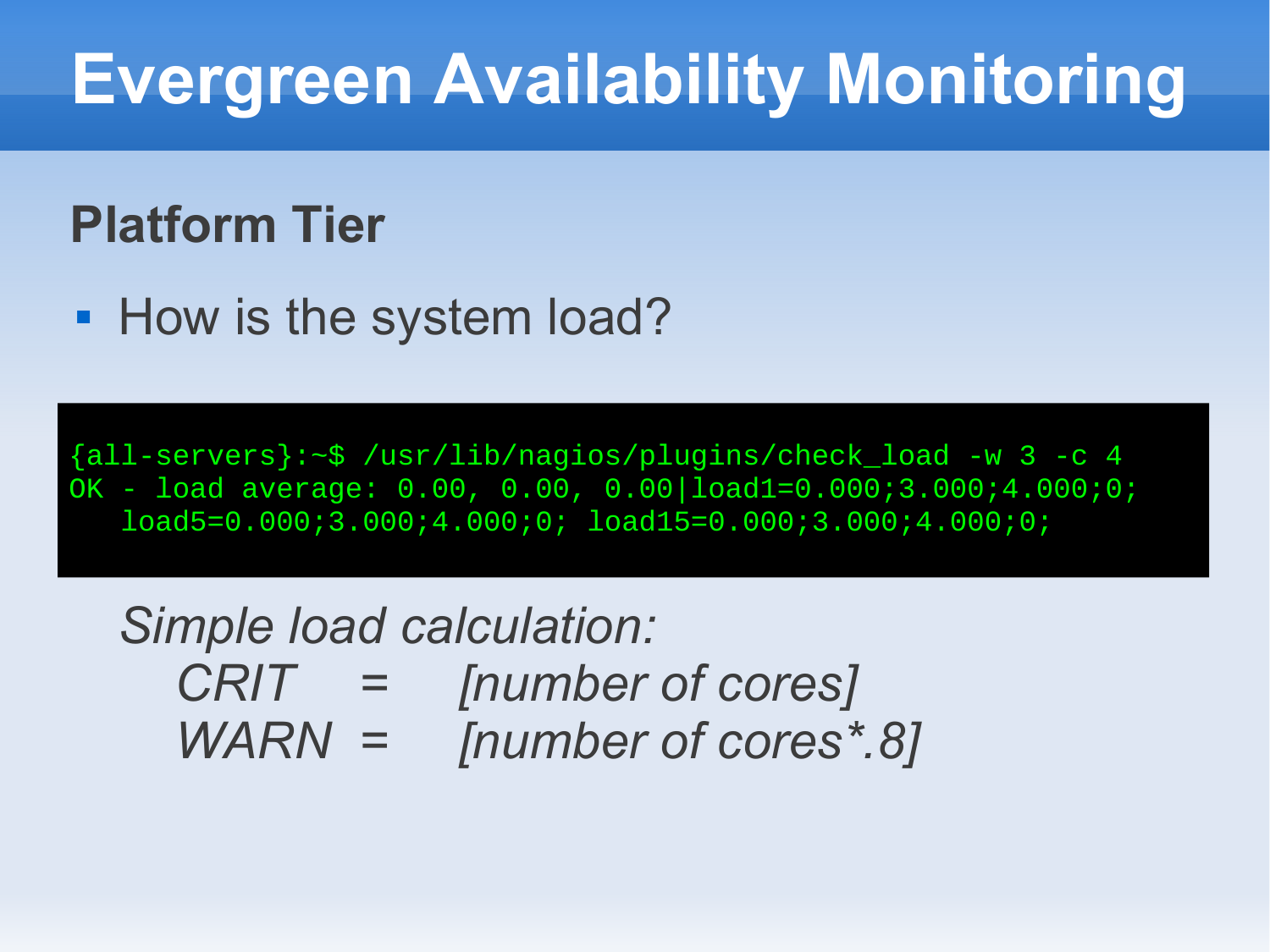#### **Platform Tier**

• How much swap is in use?

{all-servers}\$ /usr/lib/nagios/plugins/check\_swap -w75% -c50% SWAP OK - 100% free (2047 MB out of 2047 MB) |swap=2047MB;1535;1023;0;2047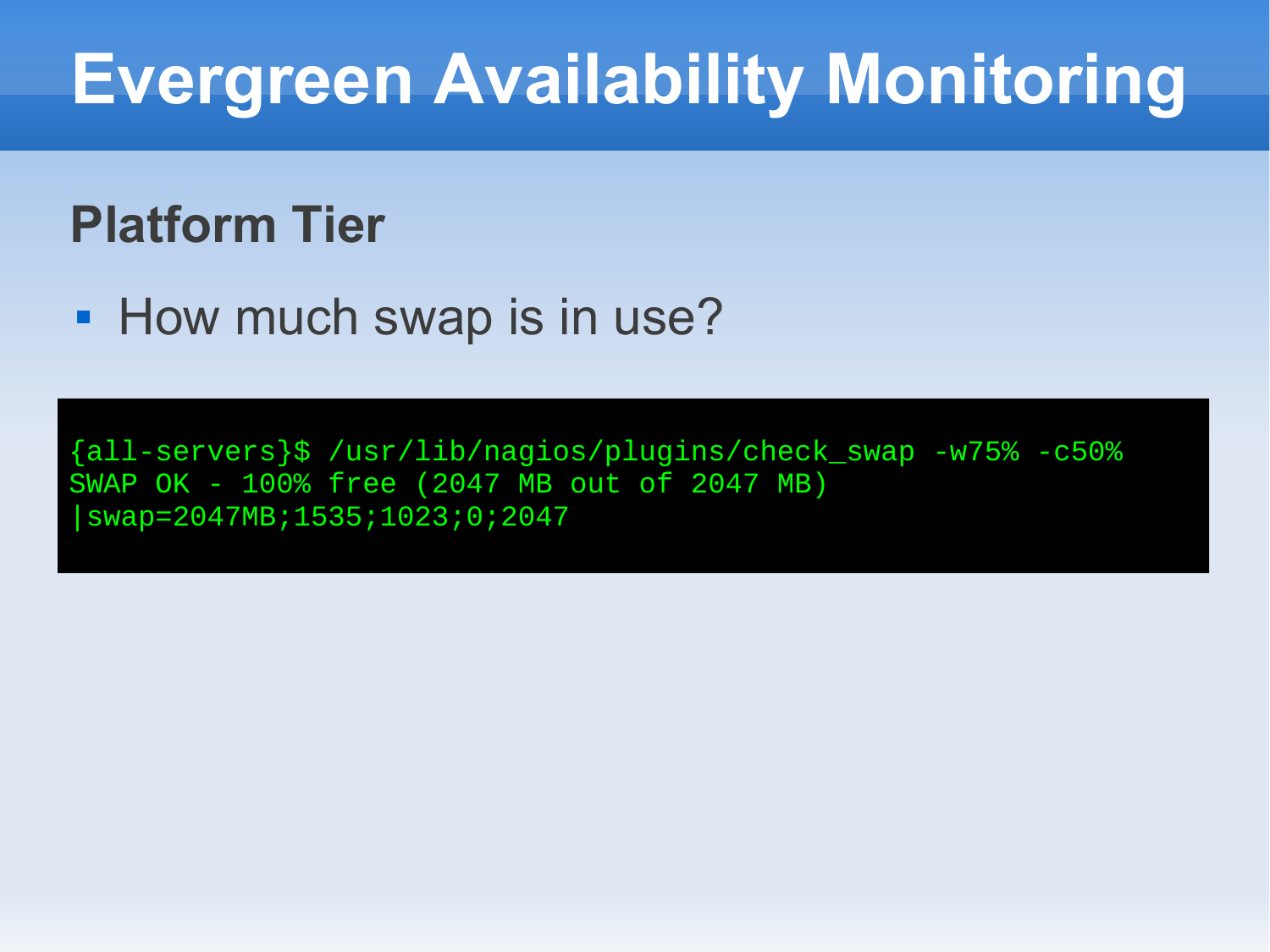#### **Platform Tier**

**How much free space is available on the local** filesystems?

{all-servers}\$ /usr/lib/nagios/plugins/check\_disk -w 20% -c 10%  $-D$  / DISK OK - free space: / 16087 MB (84% inode=92%);| /=3040MB;16121;18136;0;20152

db\$ /usr/lib/nagios/plugins/check\_disk -w 20% -c 10% -p /var/lib/postgresql DISK OK - free space: /var/lib/postgresql 58917 MB (57% inode=99%);| /var/lib/postgresql=43428MB;81876;92111;0;102346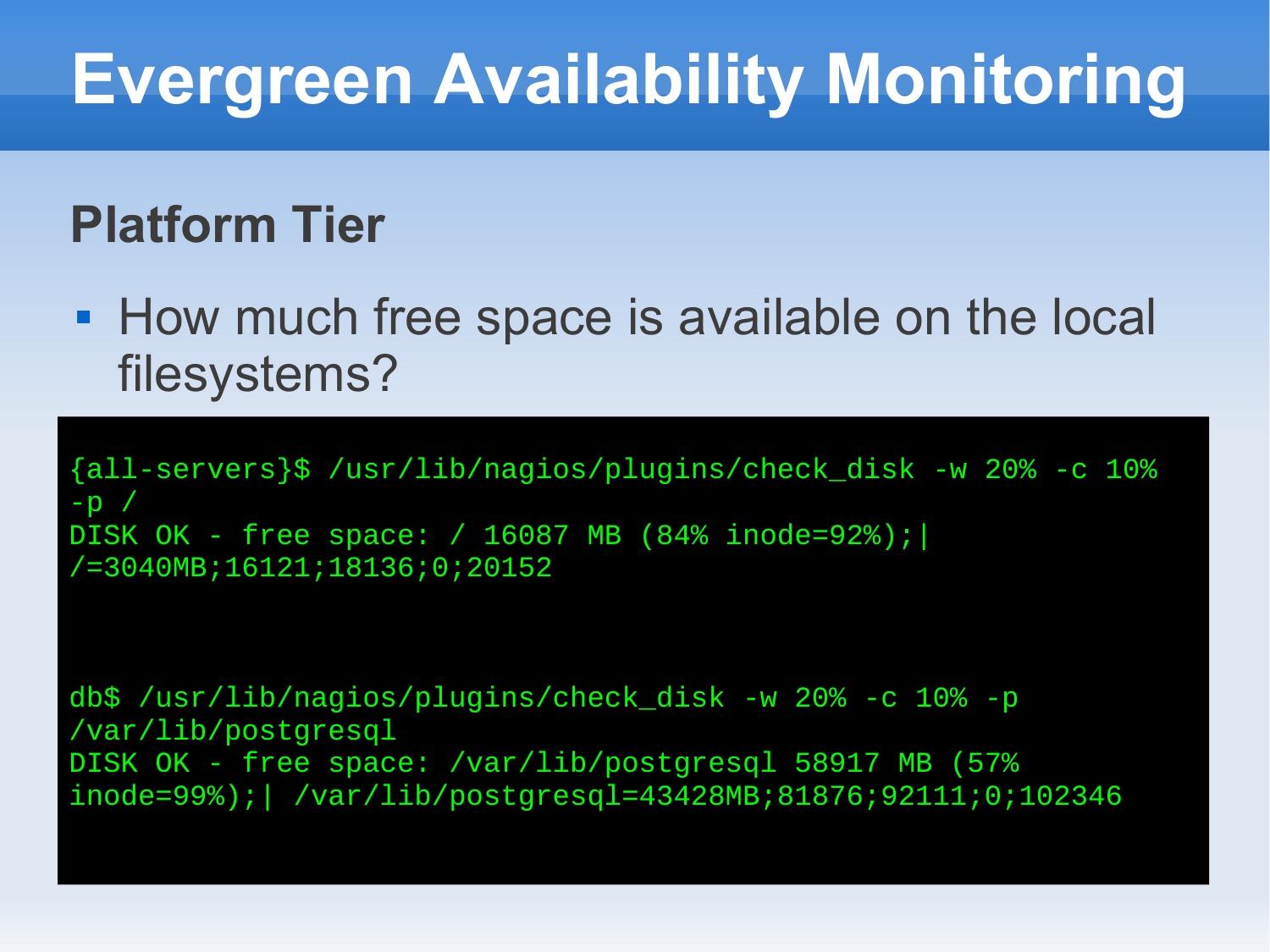#### **Platform Tier**

 Are there any "Out of Memory, xxxx Process killed" errors in the logs?

syslog\$ :/usr/lib/nagios/plugins/check\_prockill OK: 0 'Killed process' errors this hour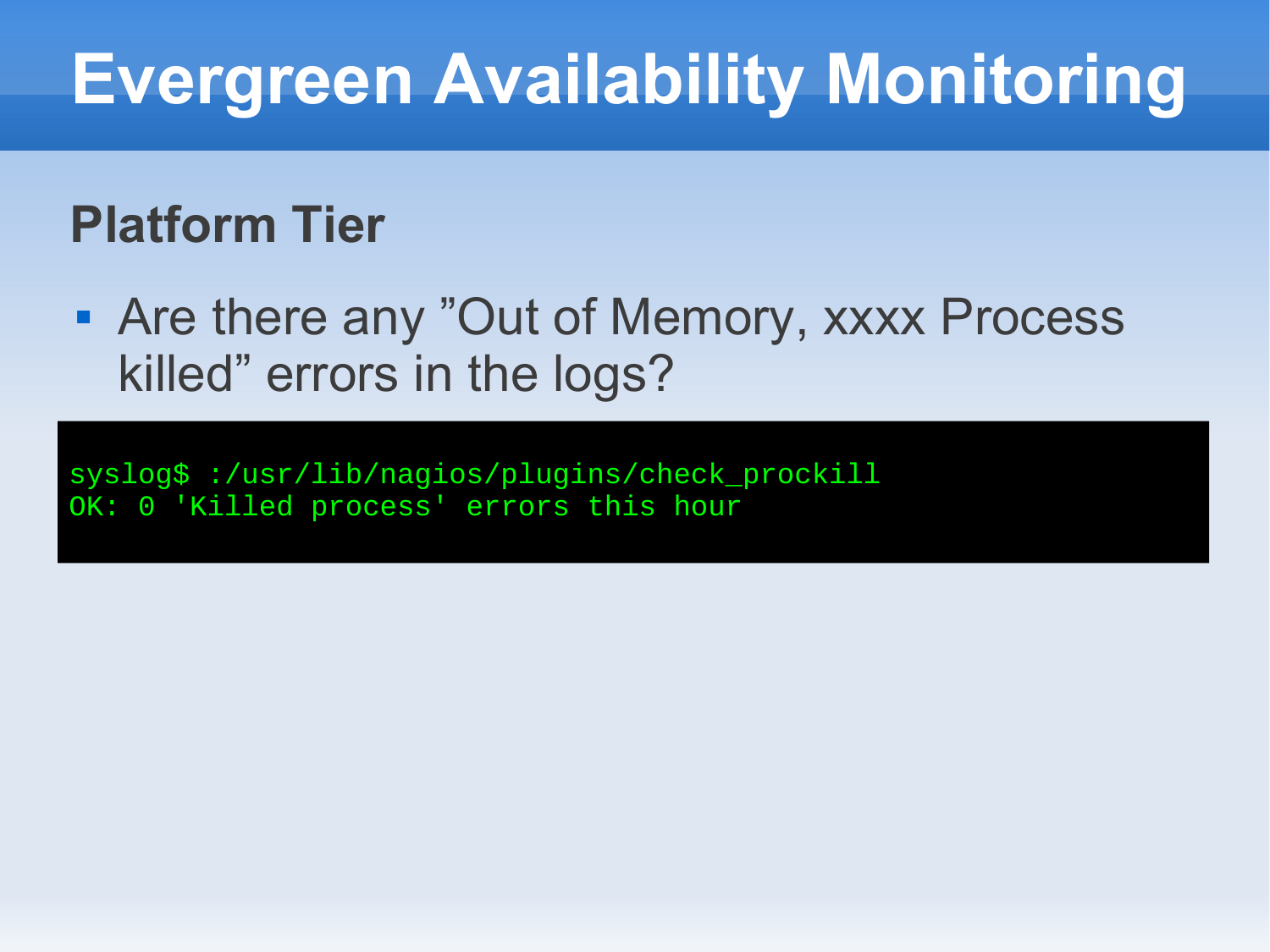# *When to monitor?*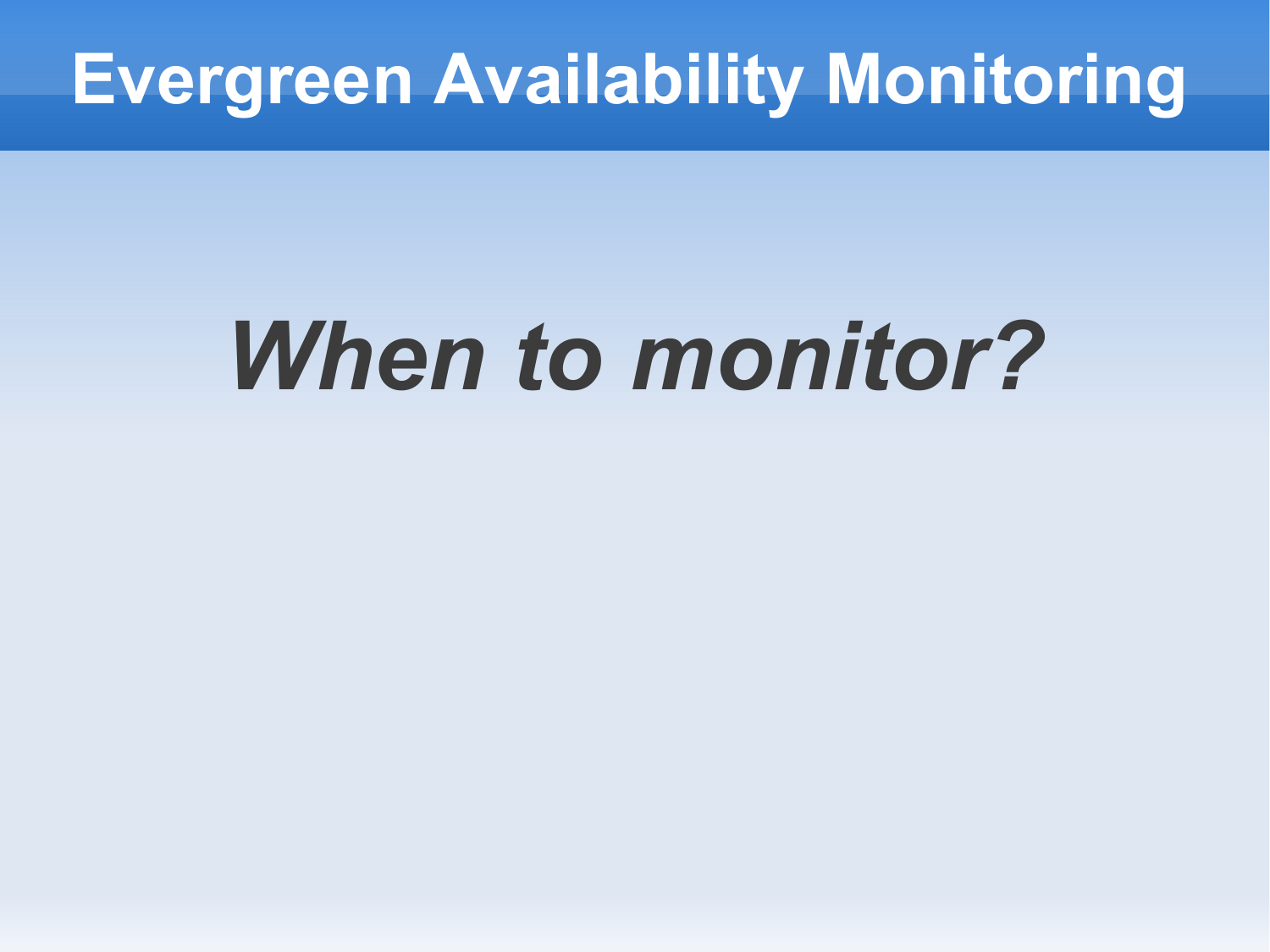#### **False Positives**

- Thresholds set too high/low
- **Known events:** 
	- **db** snapshots
	- **log housekeeping**
	- **nimidative reports**
	- SIP restarts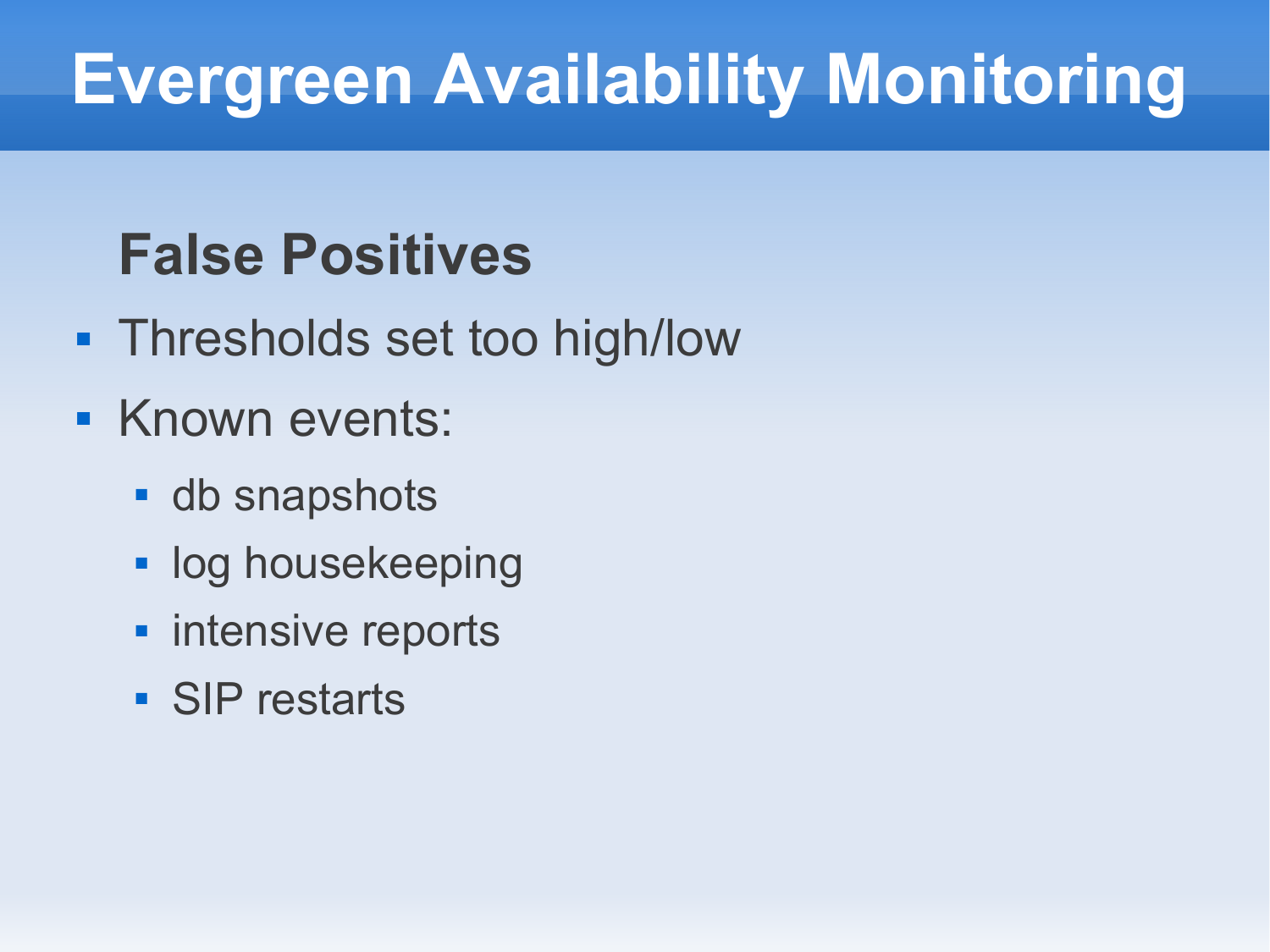#### **monitoring vs. alerting**

- **-** check period
	- defined in the service checks
	- defines when to monitor
- **-** notification period
	- aso defined in the service checks
	- defines when to alert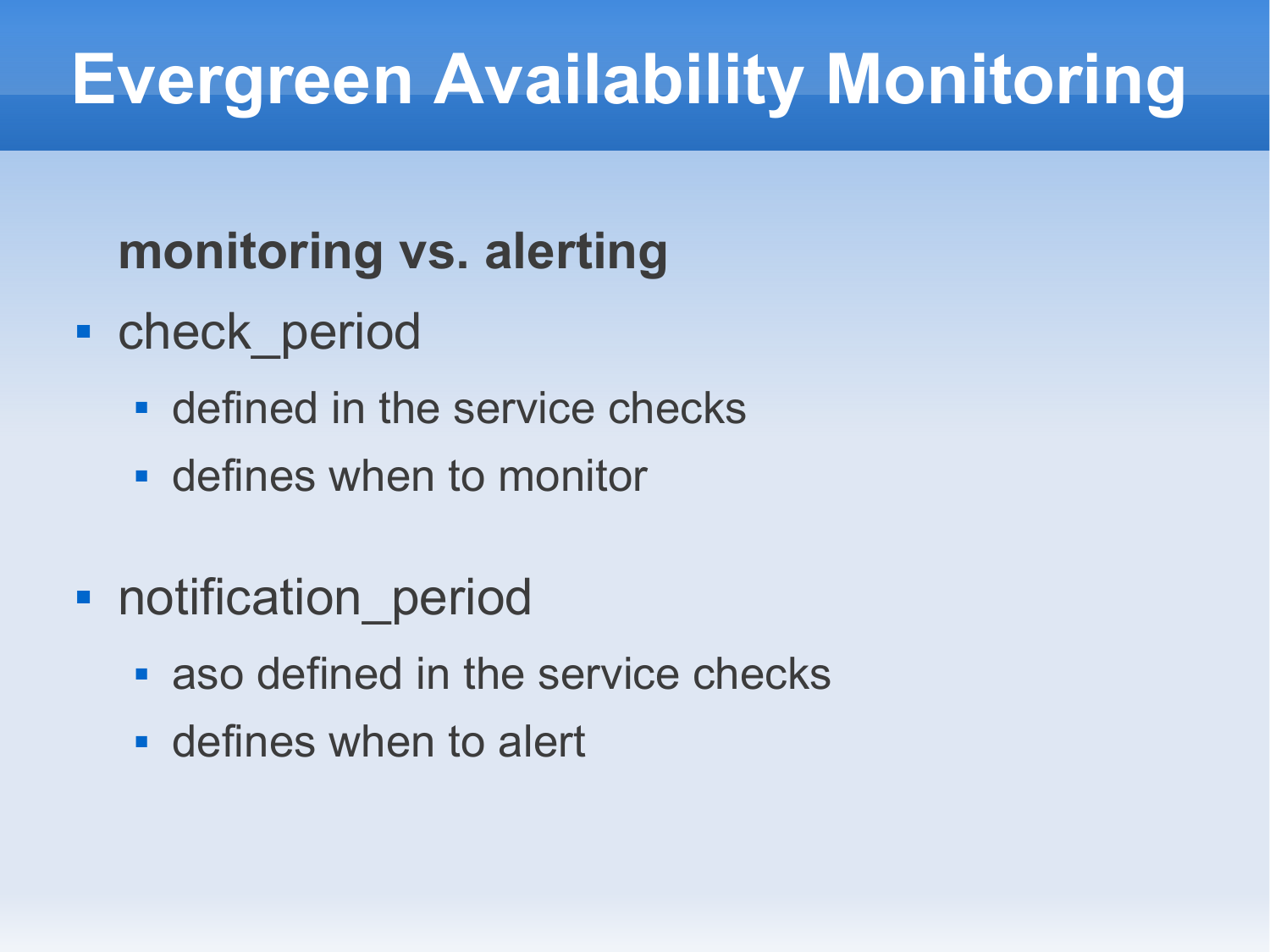*with a focus on Nagios*